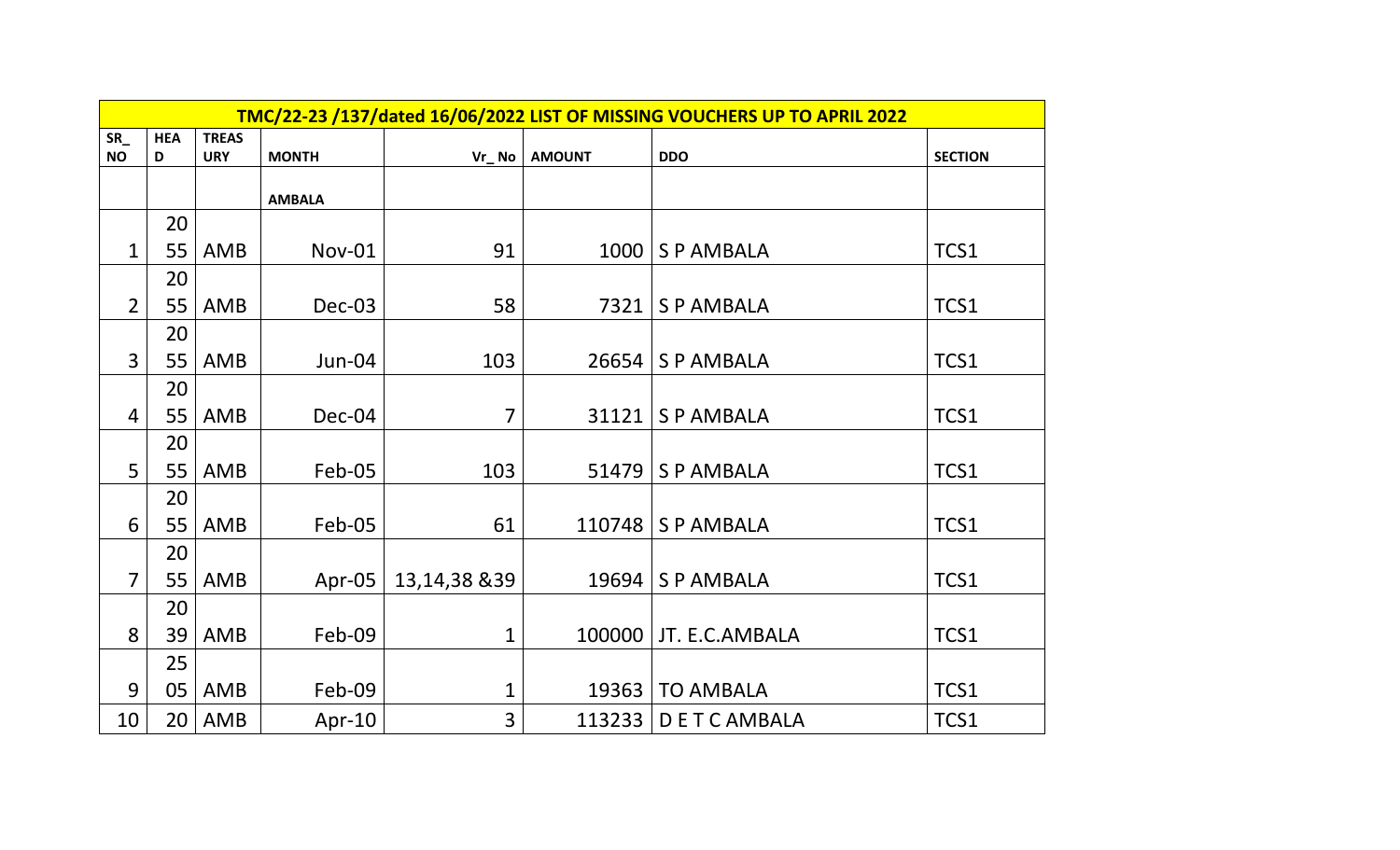|    | 39 |     |               |                |        |                                |      |
|----|----|-----|---------------|----------------|--------|--------------------------------|------|
|    | 20 |     |               |                |        |                                |      |
| 11 | 55 | AMB | Apr-10        | $\mathbf 0$    | 18774  | <b>SPAMBALA</b>                | TCS1 |
|    | 20 |     |               |                |        | EX.& TAXT. COMMN.              |      |
| 12 | 45 | AMB | Aug-11        | $\overline{2}$ | 70520  | <b>AMBALA</b>                  | TCS1 |
|    | 20 |     |               |                |        |                                |      |
| 13 | 40 | AMB | Oct-11        | 6              | 25930  | <b>TO BHIWANI</b>              | TCS1 |
|    | 20 |     |               |                |        |                                |      |
| 14 | 70 | AMB | Oct-11        | 23             | 174212 | TO AMBALA                      | TCS1 |
|    | 22 |     |               |                |        | <b>LABOUR &amp; EMPLOYMENT</b> |      |
| 15 | 30 | AMB | Oct-11        | 36             | 96905  | <b>AMBALA</b>                  | TCS1 |
|    | 20 |     |               |                |        |                                |      |
| 16 | 40 | AMB | Dec-11        | 42             | 95450  | TO AMBALA                      | TCS1 |
|    | 22 |     |               |                |        |                                |      |
| 17 | 02 | AMB | $Jan-12$      | 331            | 157994 | <b>TO AMBALA</b>               | TCS1 |
|    | 22 |     |               |                |        |                                |      |
| 18 | 02 | AMB | $Feb-12$      | 102            | 46808  | <b>GSSS POLICE LINE AMBALA</b> | TCS1 |
|    | 20 |     |               |                |        |                                |      |
| 19 | 70 | AMB | $Mar-12$      | 12             | 67870  | TO AMBALA                      | TCS1 |
|    | 20 |     |               |                |        |                                |      |
| 20 | 14 | AMB | <b>Nov-12</b> | 122            | 958199 | TO AMBALA                      | TCS1 |
|    | 20 |     |               |                |        |                                |      |
| 21 | 70 | AMB | <b>Nov-12</b> | 21             | 144007 | TO AMBALA                      | TCS1 |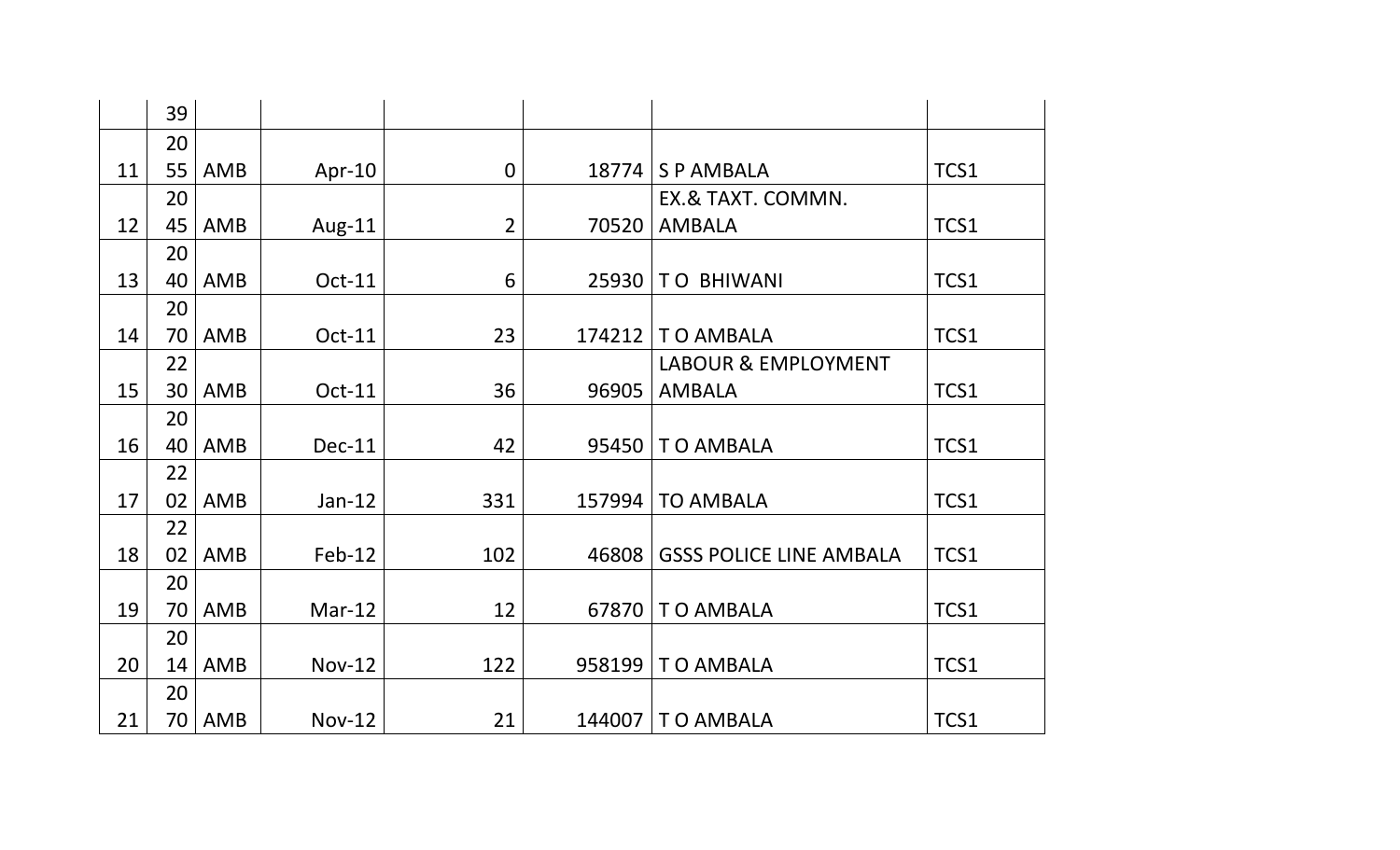|                | 22 |            |                |      |       |                         |      |
|----------------|----|------------|----------------|------|-------|-------------------------|------|
| 22             | 02 | <b>AMB</b> | $Mar-13$       | 1045 | 2111  | GHS 0869                | TCS1 |
|                | 22 |            |                |      |       |                         |      |
| 23             | 02 | <b>AMB</b> | $Mar-13$       | 1967 | 3652  | <b>GSSS SAMLERI</b>     | TCS1 |
|                | 22 |            |                |      |       |                         |      |
| 24             | 02 | <b>AMB</b> | $Mar-13$       | 987  | 27542 | GHS 0845                | TCS1 |
|                | 22 |            |                |      |       |                         |      |
| 25             | 02 | <b>AMB</b> | $Jun-13$       | 1331 | 28700 | <b>GSSS BADHOULI</b>    | TCS1 |
|                | 22 |            |                |      |       |                         |      |
| 26             | 02 | <b>AMB</b> | $Jun-13$       | 1339 | 28704 | <b>BEO 2 NARAINGARH</b> | TCS1 |
|                | 22 |            |                |      |       |                         |      |
| 27             | 02 | <b>AMB</b> | Jun-13         | 1328 | 76572 | <b>GSSS BADHOLI</b>     | TCS1 |
|                | 22 |            |                |      |       |                         |      |
| 28             | 02 | <b>AMB</b> | Aug-13         | 1412 | 46036 | <b>TO AMBALA</b>        | TCS1 |
|                | 22 |            |                |      |       |                         |      |
| 29             | 02 | AMB        | $Jan-14$       | 1497 | 46800 | <b>GSSS RAWALI</b>      | TCS1 |
|                | 20 |            |                |      |       |                         |      |
| 30             | 55 | AMB        | $Jul-14$       | 8    | 3448  | <b>SPAMBALA</b>         | TCS1 |
|                |    |            | <b>BHIWANI</b> |      |       |                         |      |
|                | 25 |            |                |      |       |                         |      |
| $\mathbf{1}$   | 15 | <b>BHI</b> | Jul-08         | 39   | 30000 | <b>BDPO TOSHAM</b>      | TCS3 |
|                | 20 |            |                |      |       |                         |      |
| $\overline{2}$ | 39 | <b>BHI</b> | Oct-08         | 13   | 35000 | <b>DETCBHIANI</b>       | TCS3 |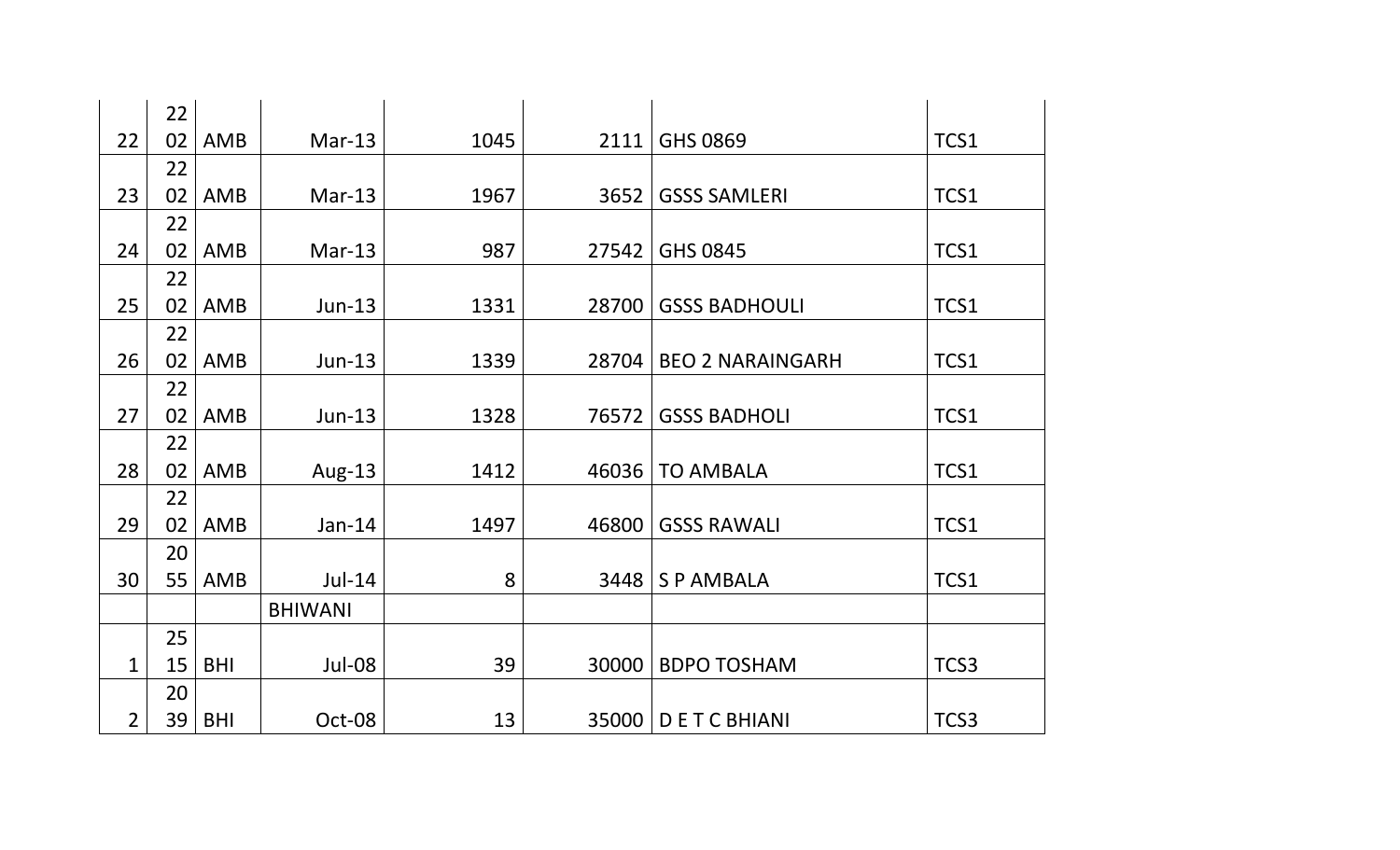|                | 22 |            |               |        |        |                             |      |
|----------------|----|------------|---------------|--------|--------|-----------------------------|------|
| $\overline{3}$ | 30 | <b>BHI</b> | Mar-09        | 150    | 340    | TO BHIWANI                  | TCS3 |
|                | 22 |            |               |        |        |                             |      |
| $\overline{4}$ | 30 | <b>BHI</b> | Mar-09        | 109    | 1000   | <b>TO BHIWANI</b>           | TCS3 |
|                | 22 |            |               |        |        |                             |      |
| 5              | 30 | <b>BHI</b> | Mar-09        | 36     | 1506   | TO BHIWANI                  | TCS3 |
|                | 22 |            |               |        |        |                             |      |
| 6              | 30 | <b>BHI</b> | Mar-09        | 122    | 2502   | <b>TO BHIWANI</b>           | TCS3 |
|                | 22 |            |               |        |        | <b>DISTT REHABILITATION</b> |      |
| $\overline{7}$ | 35 | <b>BHI</b> | May-09        | 130    | 3864   | <b>CENTRE BHIWANI</b>       | TCS3 |
|                | 22 |            |               |        |        | <b>DISTT REHABILITATION</b> |      |
| 8              | 35 | <b>BHI</b> | May-09        | 131    | 21876  | <b>CENTRE BHIWANI</b>       | TCS3 |
|                | 22 |            |               |        |        |                             |      |
| 9              | 15 | <b>BHI</b> | <b>Nov-09</b> | 119    | 45720  | <b>TO BHIWANI</b>           | TCS3 |
|                | 22 |            |               |        |        |                             |      |
| 10             | 02 | <b>BHI</b> | $May-10$      | 3698   | 22000  | <b>TO BHIWANI</b>           | TCS3 |
|                | 20 |            |               |        |        |                             |      |
| 11             | 29 | <b>BHI</b> | $Sep-11$      | 4      | 43500  | <b>TO BHIWANI</b>           | TCS3 |
|                | 20 |            |               |        |        |                             |      |
| 12             | 29 | <b>BHI</b> | $Sep-11$      | 3      | 109736 | <b>TO BHIWANI</b>           | TCS3 |
|                | 22 |            |               |        |        |                             |      |
| 13             | 02 | <b>BHI</b> | Dec-11        | 3579OB | 25297  | <b>TO BHIWANI</b>           | TCS3 |
| 14             | 22 | <b>BHI</b> | <b>Dec-11</b> | 2163OB | 107385 | <b>TO BHIWANI</b>           | TCS3 |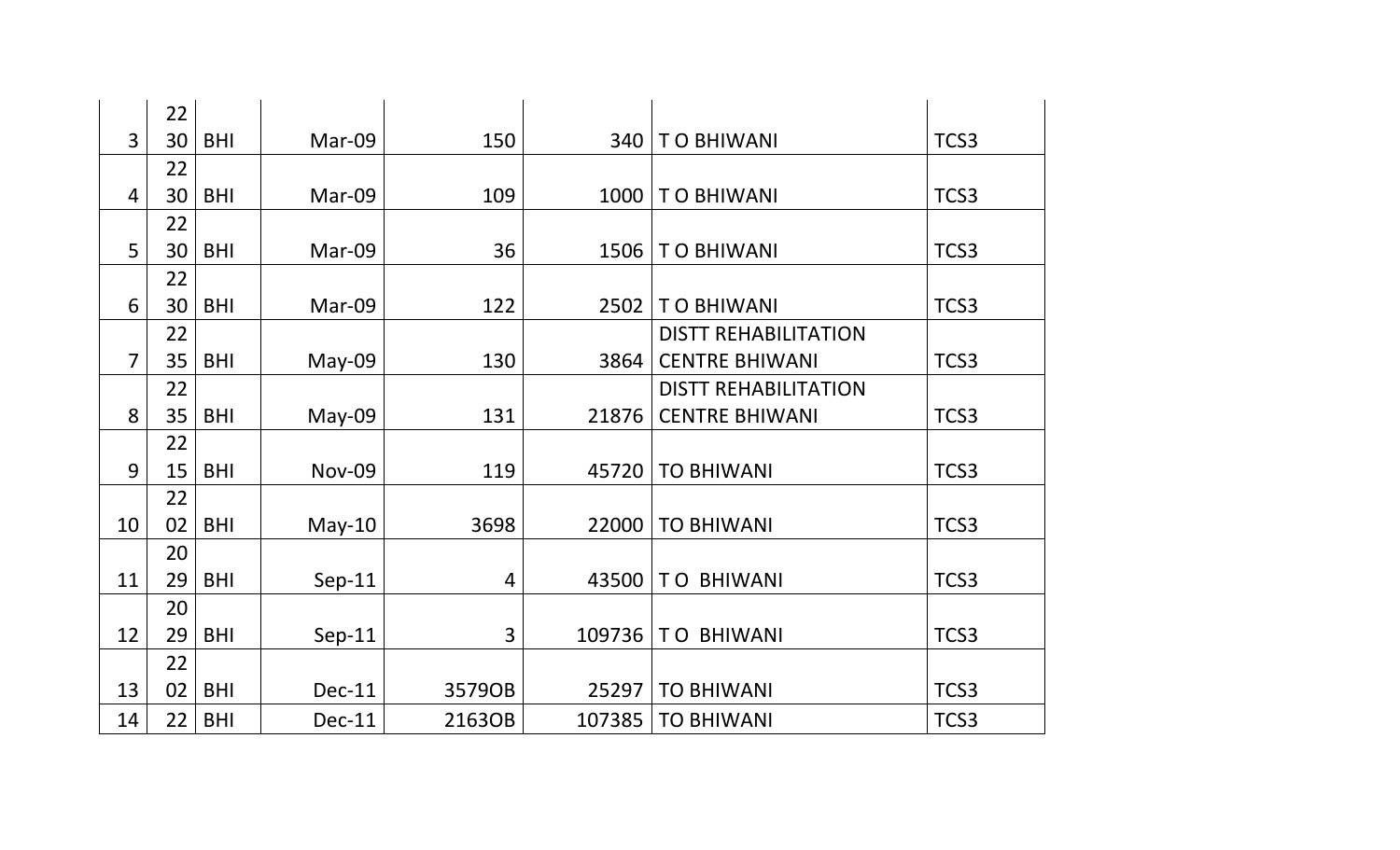|    | 02       |            |               |                |        |                         |      |
|----|----------|------------|---------------|----------------|--------|-------------------------|------|
|    | 22       |            |               |                |        | <b>XEN PH ENGG DIVN</b> |      |
| 15 | 15       | <b>BHI</b> | <b>Dec-11</b> | 61             | 116715 | <b>BHIWANI</b>          | TCS3 |
|    | 34       |            |               |                |        |                         |      |
| 16 | 75       | <b>BHI</b> | <b>Dec-11</b> | 3 OB           | 17274  | TO BHIWANI              | TCS3 |
|    | 20       |            |               |                |        |                         |      |
| 17 | 53       | <b>BHI</b> | Feb-12        | 31             | 22563  | <b>TO BHIWANI</b>       | TCS3 |
|    | 20       |            |               |                |        |                         |      |
| 18 | 53       | <b>BHI</b> | Feb-12        | 34             | 57998  | <b>TO BHIWANI</b>       | TCS3 |
|    | 20       |            |               |                |        |                         |      |
| 19 | 53       | <b>BHI</b> | Feb-12        | 33             | 107738 | <b>TO BHIWANI</b>       | TCS3 |
|    | 20       |            |               |                |        |                         |      |
| 20 | 40       | <b>BHI</b> | $Mar-12$      | 3              | 43848  | <b>TO BHIWANI</b>       | TCS3 |
|    | 20       |            |               |                |        |                         |      |
| 21 | 40<br>20 | <b>BHI</b> | $Mar-12$      | $\overline{2}$ | 183761 | <b>TO BHIWANI</b>       | TCS3 |
| 22 | 40       | <b>BHI</b> | $Mar-12$      | $\mathbf 1$    | 714725 | <b>TO BHIWANI</b>       | TCS3 |
|    | 22       |            |               |                |        |                         |      |
| 23 | 02       | <b>BHI</b> | Jun-12        | 588            | 47715  | <b>TO BHIWANI</b>       | TCS3 |
|    | 22       |            |               |                |        |                         |      |
| 24 | 02       | <b>BHI</b> | Jun-12        | 578            | 122613 | <b>TO BHIWANI</b>       | TCS3 |
|    | 25       |            |               |                |        |                         |      |
| 25 | 15       | <b>BHI</b> | $Mar-13$      | 154            | 80939  | <b>BDPO PUNHANA</b>     | TCS3 |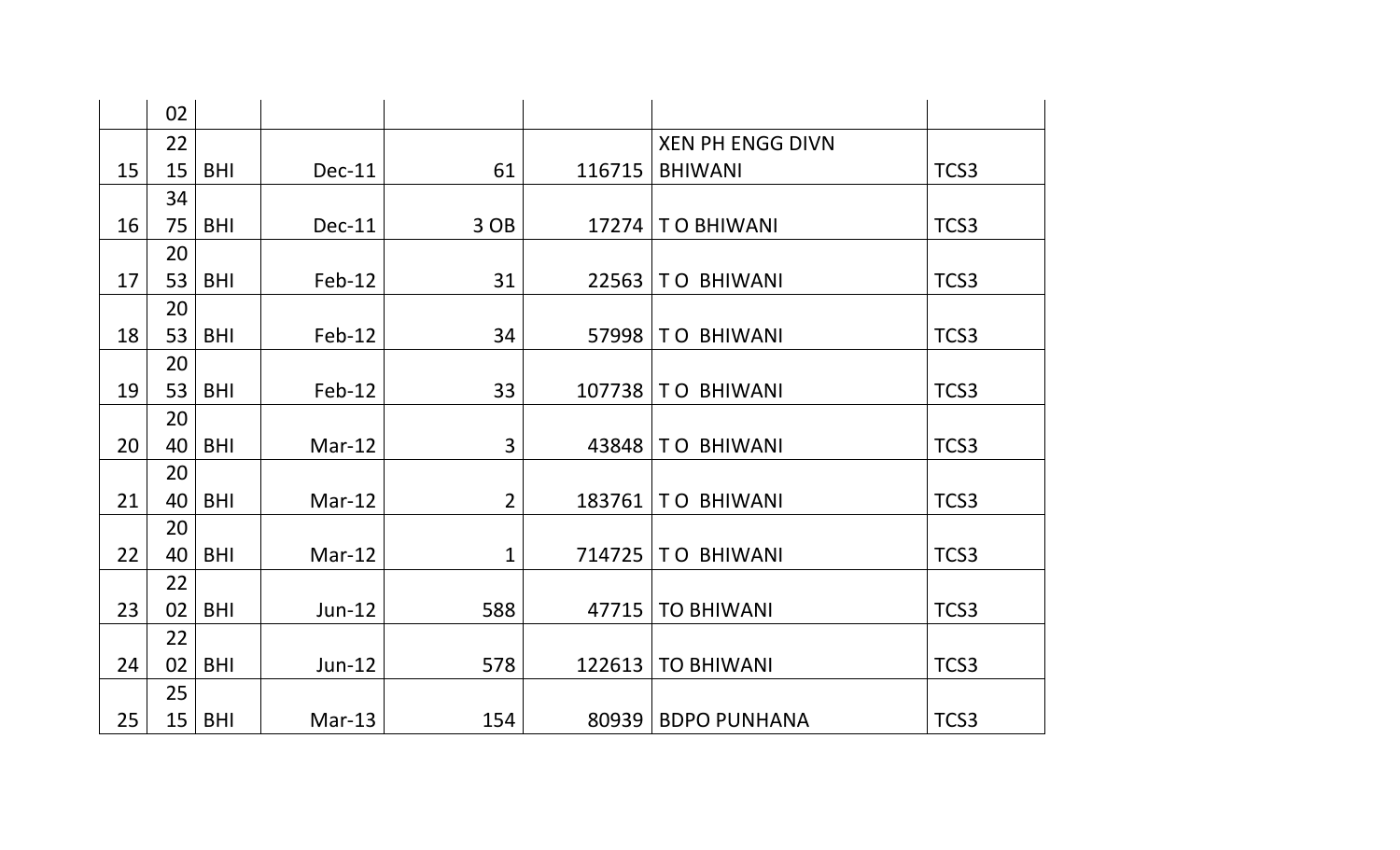|                | 22              |            |                  |             |        |                             |                  |
|----------------|-----------------|------------|------------------|-------------|--------|-----------------------------|------------------|
| 26             | 02              | <b>BHI</b> | Aug-13           | 1591        | 35514  | <b>TO BHIWANI</b>           | TCS3             |
|                | 22              |            |                  |             |        |                             |                  |
| 27             | 02              | <b>BHI</b> | Aug-13           | 1593        | 88610  | <b>TO BHIWANI</b>           | TCS3             |
|                | 20              |            |                  |             |        |                             |                  |
| 28             | 55              | <b>BHI</b> | $Sep-13$         | $\mathbf 0$ | 707    | <b>SP BHIWANI</b>           | TCS3             |
|                |                 |            | <b>CHANDIGA</b>  |             |        |                             |                  |
|                |                 |            | <b>RH</b>        |             |        |                             |                  |
|                | 20              |            |                  |             |        |                             |                  |
| $\mathbf{1}$   | 55              | <b>CHA</b> | Jun-04           | 3           | 1000   | <b>SP CHANDIGARH</b>        | TCS4             |
|                | 22              |            |                  |             |        |                             |                  |
| $\overline{2}$ | 02              | <b>CHA</b> | Sep-09           | 3           | 118933 | <b>TO CHANDIGARH</b>        | TCS4             |
|                |                 |            | <b>CHARKHI</b>   |             |        |                             |                  |
|                |                 |            | <b>DADRI</b>     |             |        |                             |                  |
|                | 30              |            |                  |             |        | <b>GENERAL MANAGER, HR.</b> |                  |
| $\mathbf 1$    | 55              | <b>CKD</b> | Jun-19           | 44          | 3746   | ROADWAYS, CH.DADRI          | TCS <sub>2</sub> |
|                |                 |            | <b>FARIDABAD</b> |             |        |                             |                  |
|                | 20              |            |                  |             |        |                             |                  |
| $\mathbf 1$    | 55              | <b>FAR</b> | <b>Nov-02</b>    | 13          | 500    | <b>SP FARIDABAD</b>         | TCS <sub>2</sub> |
|                | 25              |            |                  |             |        |                             |                  |
| $\overline{2}$ | 05              | <b>FAR</b> | Sep-08           | 1           | 84355  | <b>TO FARIDABAD</b>         | TCS <sub>2</sub> |
|                | 22              |            |                  |             |        |                             |                  |
| 3              | 30 <sup>1</sup> | <b>FAR</b> | Oct-09           | 220         |        | 21105   T O FARIDABAD       | TCS2             |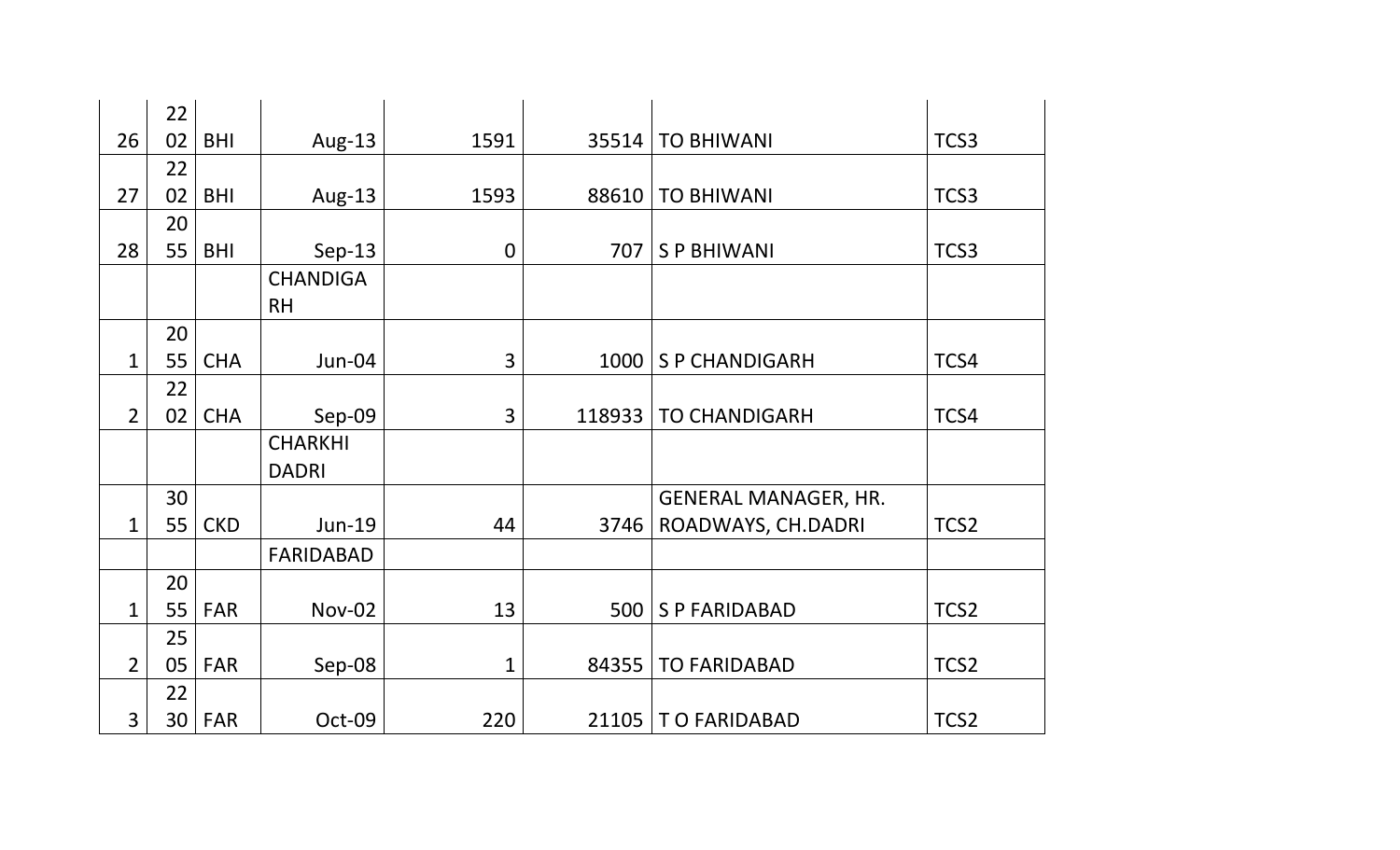|                | 22 |            |          |                |        |                         |                  |
|----------------|----|------------|----------|----------------|--------|-------------------------|------------------|
| $\overline{4}$ | 02 | <b>FAR</b> | $Jan-10$ | 752            | 5142   | <b>TO FARIDABAD</b>     | TCS <sub>2</sub> |
|                | 22 |            |          |                |        |                         |                  |
| 5              | 02 | <b>FAR</b> | Mar-10   | 2410           | 241627 | <b>TO FARIDABAD</b>     | TCS2             |
|                | 25 |            |          |                |        |                         |                  |
| 6              | 15 | <b>FAR</b> | $Mar-11$ | 85             | 22448  | <b>TO FARIDABAD</b>     | TCS <sub>2</sub> |
|                | 22 |            |          |                |        |                         |                  |
| $\overline{7}$ | 35 | <b>FAR</b> | Apr-11   | 25             | 121690 | <b>CDPOFARIDABAD</b>    | TCS <sub>2</sub> |
|                | 22 |            |          |                |        |                         |                  |
| 8              | 02 | <b>FAR</b> | Oct-11   | 972            | 446383 | <b>TO FARIDABAD</b>     | TCS <sub>2</sub> |
|                | 20 |            |          |                |        |                         |                  |
| 9              | 53 | <b>FAR</b> | Dec-11   | 45             | 25515  | TO FARIDABAD            | TCS <sub>2</sub> |
|                | 22 |            |          |                |        |                         |                  |
| 10             | 02 | <b>FAR</b> | Dec-11   | 324            | 21000  | <b>GGHS MOHNA</b>       | TCS <sub>2</sub> |
|                | 22 |            |          |                |        |                         |                  |
| 11             | 02 | <b>FAR</b> | Dec-11   | 322            | 60000  | <b>GGHS MOHNA</b>       | TCS <sub>2</sub> |
|                | 22 |            |          |                |        |                         |                  |
| 12             | 02 | <b>FAR</b> | Dec-11   | 1581           | 66262  | <b>GGHS MOHNA</b>       | TCS2             |
|                | 22 |            |          |                |        |                         |                  |
| 13             | 02 | <b>FAR</b> | Dec-11   | 323            | 73156  | <b>GGHS MOHNA</b>       | TCS <sub>2</sub> |
|                | 22 |            |          |                |        |                         |                  |
| 14             | 02 | <b>FAR</b> | Dec-11   | 297            | 140187 | <b>GBSSS FATEH BILE</b> | TCS <sub>2</sub> |
| 15             | 20 | <b>FAR</b> | $Jan-12$ | $\overline{4}$ | 83373  | <b>DETCFARIABAD</b>     | TCS <sub>2</sub> |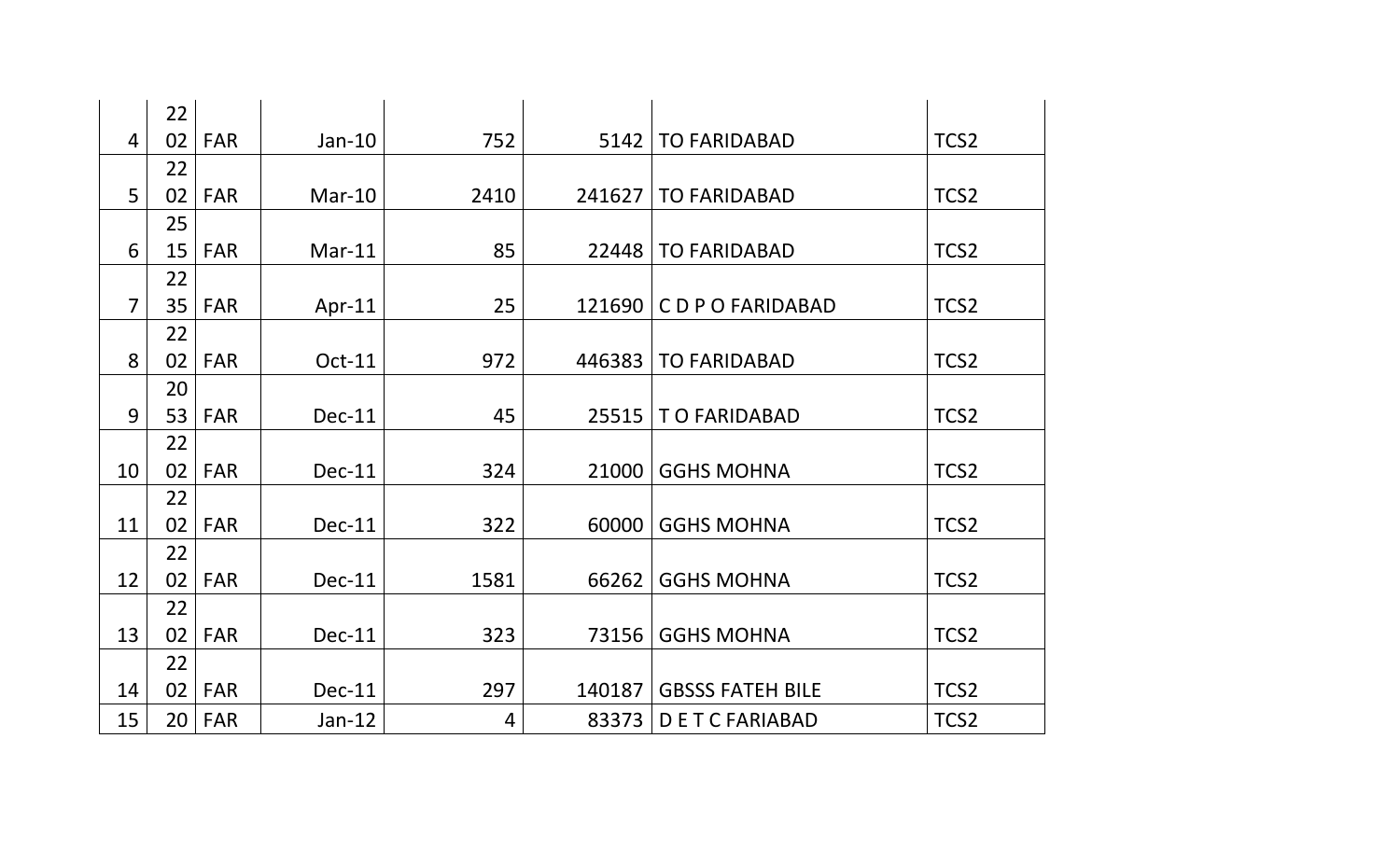|    | 39 |            |          |                |         |                       |                  |
|----|----|------------|----------|----------------|---------|-----------------------|------------------|
|    | 22 |            |          |                |         |                       |                  |
| 16 | 02 | <b>FAR</b> | $Jan-12$ | 1271           | 67246   | <b>GGHS KANRALI</b>   | TCS <sub>2</sub> |
|    | 22 |            |          |                |         |                       |                  |
| 17 | 11 | <b>FAR</b> | $Feb-12$ | 34             | 26594   | TO FARIDABAD          | TCS2             |
|    | 20 |            |          |                |         |                       |                  |
| 18 | 40 | <b>FAR</b> | $Mar-12$ | 72             | 1202927 | TO FARIDABAD          | TCS2             |
|    | 22 |            |          |                |         |                       |                  |
| 19 | 02 | <b>FAR</b> | $Mar-12$ | 1015           | 10500   | <b>GHS PALWAL</b>     | TCS <sub>2</sub> |
|    | 22 |            |          |                |         |                       |                  |
| 20 | 02 | <b>FAR</b> | $Mar-12$ | 1014           | 10500   | <b>GHS PALWAL</b>     | TCS2             |
|    | 22 |            |          |                |         |                       |                  |
| 21 | 35 | <b>FAR</b> | Jun-12   | 159            | 24125   | CDPOHODAL             | TCS2             |
|    | 20 |            |          |                |         |                       |                  |
| 22 | 70 | <b>FAR</b> | $Sep-12$ | 14             | 42220   | T O FATEHABAD         | TCS <sub>2</sub> |
|    | 20 |            |          |                |         |                       |                  |
| 23 | 70 | <b>FAR</b> | $Sep-12$ | 15             | 47374   | T O FATEHABAD         | TCS <sub>2</sub> |
|    | 24 |            |          |                |         |                       |                  |
| 24 | 06 | <b>FAR</b> | $Sep-12$ | $\overline{2}$ | 38056   | <b>DFOCRP PALWAL</b>  | TCS2             |
|    | 20 |            |          |                |         |                       |                  |
| 25 | 53 | <b>FAR</b> | $Feb-13$ | 88             | 33497   | TO FARIDABAD          | TCS2             |
|    | 20 |            |          |                |         |                       |                  |
| 26 | 53 | <b>FAR</b> | $Feb-13$ | 87             |         | 63746   T O FARIDABAD | TCS <sub>2</sub> |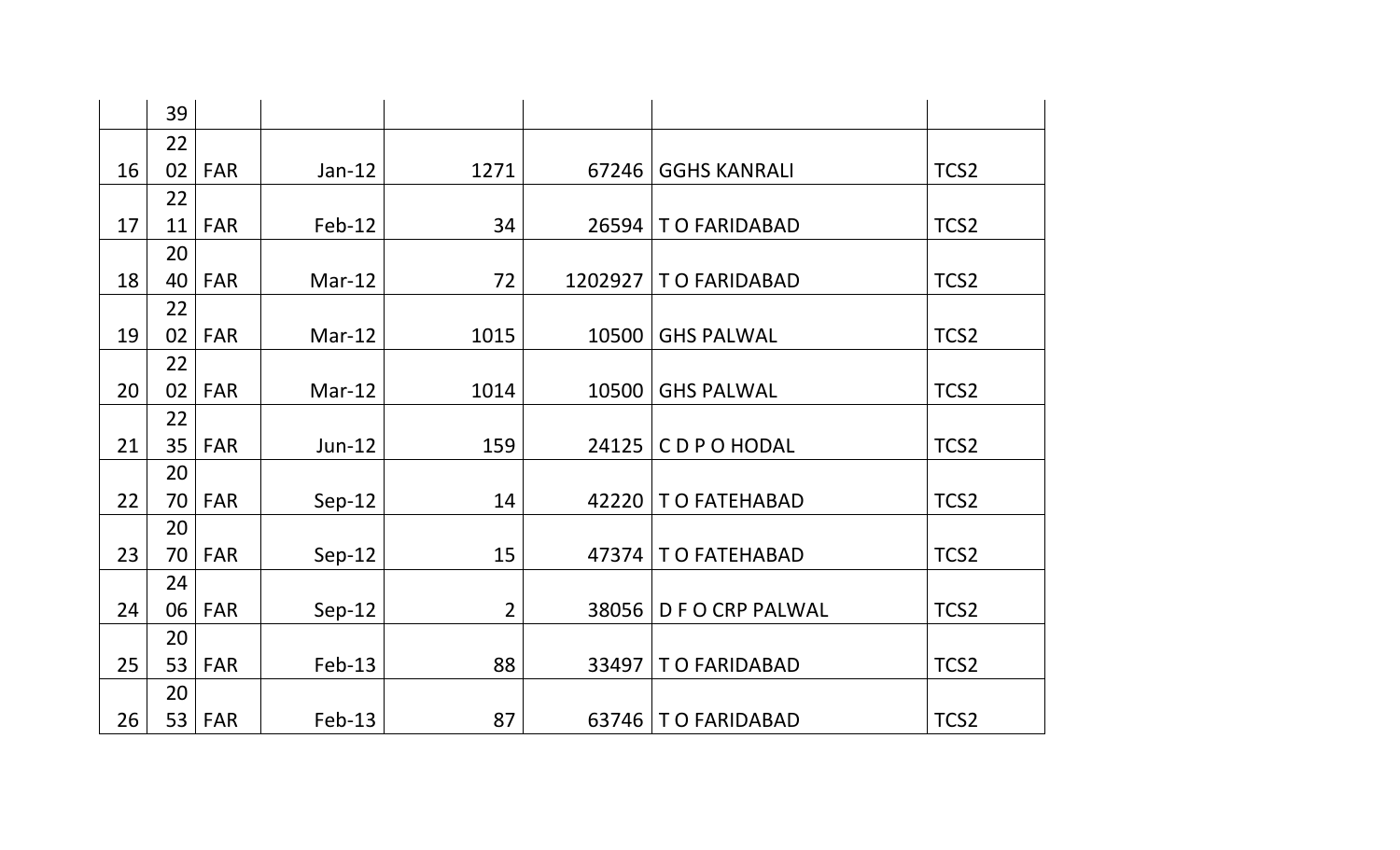|                | 22 |            |                 |                |                 |                           |                  |
|----------------|----|------------|-----------------|----------------|-----------------|---------------------------|------------------|
| 27             | 02 | <b>FAR</b> | Apr-13          | 1183           | 12690           | <b>GHS SANAULI</b>        | TCS <sub>2</sub> |
|                | 22 |            |                 |                |                 |                           |                  |
| 28             | 15 | <b>FAR</b> | Aug-13          | 34             | 28024           | XEN PH ENGG DIVN PALWAL   | TCS2             |
|                | 22 |            |                 |                |                 |                           |                  |
| 29             | 02 | <b>FAR</b> | $Sep-13$        | 451            | 52835           | <b>GHS NIRPUR KURLI</b>   | TCS2             |
|                | 22 |            |                 |                |                 |                           |                  |
| 30             | 02 | <b>FAR</b> | Oct-13          | 1664           | 28882           | <b>GHS NARROLI</b>        | TCS <sub>2</sub> |
|                | 22 |            |                 |                |                 |                           |                  |
| 31             | 02 | <b>FAR</b> | Oct-13          | 3069           | 34216           | <b>GHS BAGHOLA</b>        | TCS2             |
|                |    |            | <b>FATEHABA</b> |                |                 |                           |                  |
|                |    |            | D               |                |                 |                           |                  |
|                | 20 |            |                 |                |                 |                           |                  |
| $\mathbf{1}$   | 45 | <b>FAT</b> | Jul-06          | $\overline{2}$ | 10684           | <b>DETCFATEHABAD</b>      | TCS4             |
|                | 24 |            |                 |                |                 |                           |                  |
| $\overline{2}$ | 06 | <b>FAT</b> | $Mar-13$        | 10             | 11765           | T O FATEHABAD             | TCS4             |
|                |    |            | <b>GURUGRA</b>  |                |                 |                           |                  |
|                |    |            | M               |                |                 |                           |                  |
|                | 20 |            |                 |                |                 |                           |                  |
| $\mathbf 1$    | 55 | <b>GUR</b> | Apr-01          | 11             | 10 <sup>1</sup> | <b>SP GURGAON</b>         | TCS4             |
|                | 24 |            |                 |                |                 | <b>AUDIT OFFICER COOP</b> |                  |
| $\overline{2}$ | 25 | <b>GUR</b> | Aug-04          | <b>NIL</b>     | 560             | <b>SOCIETIES GURGAON</b>  | TCS4             |
| 3              | 20 | <b>GUR</b> | Apr-05          | 60             | 71490           | <b>SP GURGAON</b>         | TCS4             |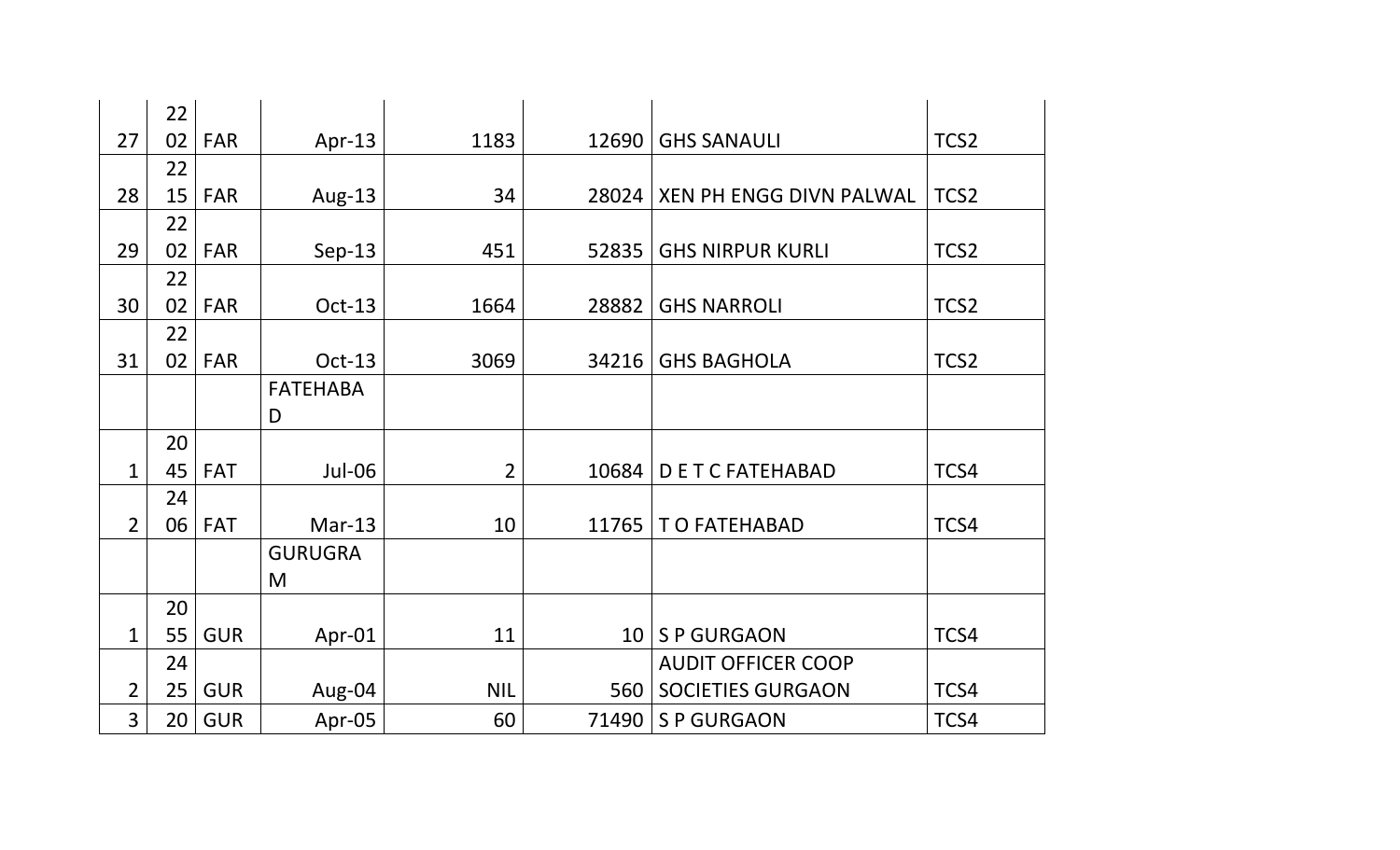|                | 55 |            |               |              |        |                       |      |
|----------------|----|------------|---------------|--------------|--------|-----------------------|------|
|                | 20 |            |               |              |        |                       |      |
| $\overline{4}$ | 39 | <b>GUR</b> | Feb-09        | 10           | 120000 | <b>DETCGURGAON</b>    | TCS4 |
|                | 25 |            |               |              |        |                       |      |
| 5              | 15 | <b>GUR</b> | May-09        | 27           | 21550  | <b>TO GURGAON</b>     | TCS4 |
|                | 20 |            |               |              |        |                       |      |
| 6              | 45 | <b>GUR</b> | <b>Jun-09</b> | 18           | 62205  | <b>DETCURGAON</b>     | TCS4 |
|                | 22 |            |               |              |        |                       |      |
| $\overline{7}$ | 02 | <b>GUR</b> | $Mar-10$      | 3699         | 6000   | <b>TO GURGAON</b>     | TCS4 |
|                | 20 |            |               |              |        |                       |      |
| 8              | 39 | <b>GUR</b> | $Sep-11$      | 12           | 50000  | <b>DETCGURGAON</b>    | TCS4 |
|                | 20 |            |               |              |        |                       |      |
| 9              | 40 | <b>GUR</b> | Oct-11        | $\mathbf{1}$ | 214000 | <b>TO GURGAON</b>     | TCS4 |
|                | 20 |            |               |              |        |                       |      |
| 10             | 70 | <b>GUR</b> | <b>Dec-11</b> | 11           | 144066 | <b>TO GURGAON</b>     | TCS4 |
|                | 22 |            |               |              |        |                       |      |
| 11             | 30 | <b>GUR</b> | $May-12$      | 126          | 70000  | LAB. AND EMP. GURGAON | TCS4 |
|                | 20 |            |               |              |        |                       |      |
| 12             | 45 | <b>GUR</b> | $Jun-12$      | 5            | 72620  | <b>ETC GURGAON</b>    | TCS4 |
|                | 20 |            |               |              |        |                       |      |
| 13             | 53 | <b>GUR</b> | <b>Nov-12</b> | 26           | 22303  | <b>TO GURGAON</b>     | TCS4 |
|                | 22 |            |               |              |        |                       |      |
| 14             | 02 | <b>GUR</b> | $May-14$      | 1312         | 401087 | <b>TO GURGAON</b>     | TCS4 |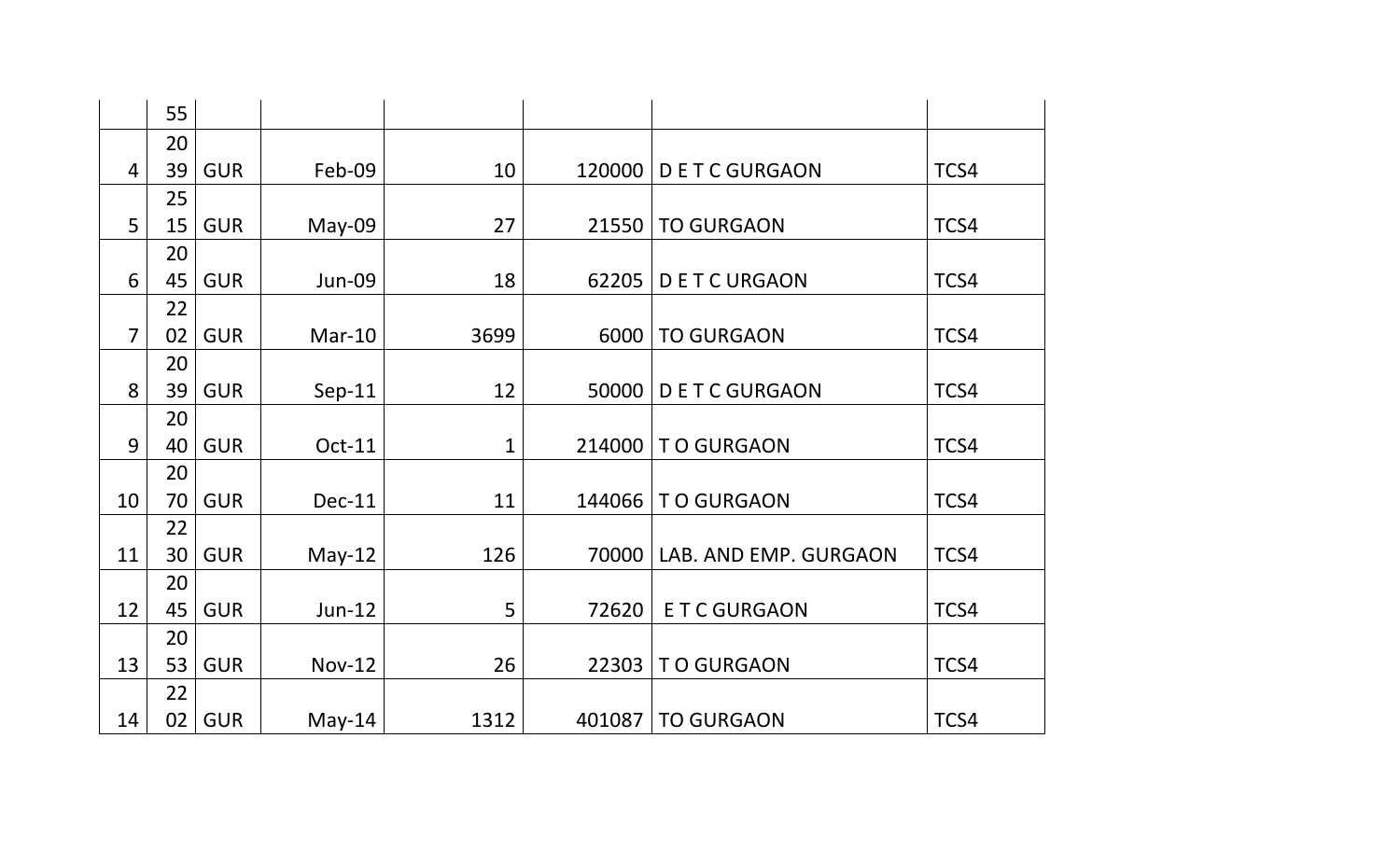|                |    |            | <b>HISAR</b>     |     |                 |                              |                  |
|----------------|----|------------|------------------|-----|-----------------|------------------------------|------------------|
|                | 20 |            |                  |     |                 |                              |                  |
| $\mathbf{1}$   | 55 | <b>HIS</b> | <b>Jun-01</b>    | 61  | 2897            | <b>3RD BN HAP HISAR</b>      | TCS <sub>2</sub> |
|                | 22 |            |                  |     |                 |                              |                  |
| $\overline{2}$ | 11 | <b>HIS</b> | Aug-10           | 26  | 136202          | <b>TO HISAR</b>              | TCS <sub>2</sub> |
|                | 20 |            |                  |     |                 |                              |                  |
| 3              | 53 | <b>HIS</b> | $Jul-11$         | 13  | 111825          | <b>TO HISAR</b>              | TCS <sub>2</sub> |
|                |    |            |                  |     |                 | D F O HISSAR VR POSTED       |                  |
|                |    |            |                  |     |                 | <b>BUT THE SAME AMOUNT</b>   |                  |
|                | 24 |            |                  |     |                 | <b>HAS BEEN CLEARED FROM</b> |                  |
| $\overline{4}$ | 02 | <b>HIS</b> | $Mar-12$         | 9   | 209196          | <b>HEAD 2406 VR NO 50</b>    | TCS <sub>2</sub> |
|                | 34 |            |                  |     |                 |                              |                  |
| 5              | 75 | <b>HIS</b> | $Mar-12$         | 17  | 26747           | <b>TO HISAR</b>              | TCS <sub>2</sub> |
|                | 20 |            |                  |     |                 |                              |                  |
| 6              | 55 | <b>HIS</b> | $Nov-13$         | 19  | $\vert 4 \vert$ | <b>SPHISAR</b>               | TCS2             |
|                | 24 |            |                  |     |                 | <b>DEPTY CONSERVATION OF</b> |                  |
| $\overline{7}$ | 06 | <b>HIS</b> | $Jan-14$         | 114 | 168730          | <b>FOREST HIS</b>            | TCS <sub>2</sub> |
|                |    |            | <b>JAGADHARI</b> |     |                 |                              |                  |
|                | 20 |            |                  |     |                 |                              |                  |
| 1              | 55 | <b>JAG</b> | Jun-06           | 1   | 18375           | <b>SPJAGADHARI</b>           | TCS3             |
|                | 20 |            |                  |     |                 |                              |                  |
| $\overline{2}$ | 55 | <b>JAG</b> | Jun-06           | 189 | 81525           | <b>SPJAGADHARI</b>           | TCS3             |
| $\overline{3}$ | 20 | <b>JAG</b> | Oct-08           | 10A | 81999           | <b>DETC JAGADHARI</b>        | TCS3             |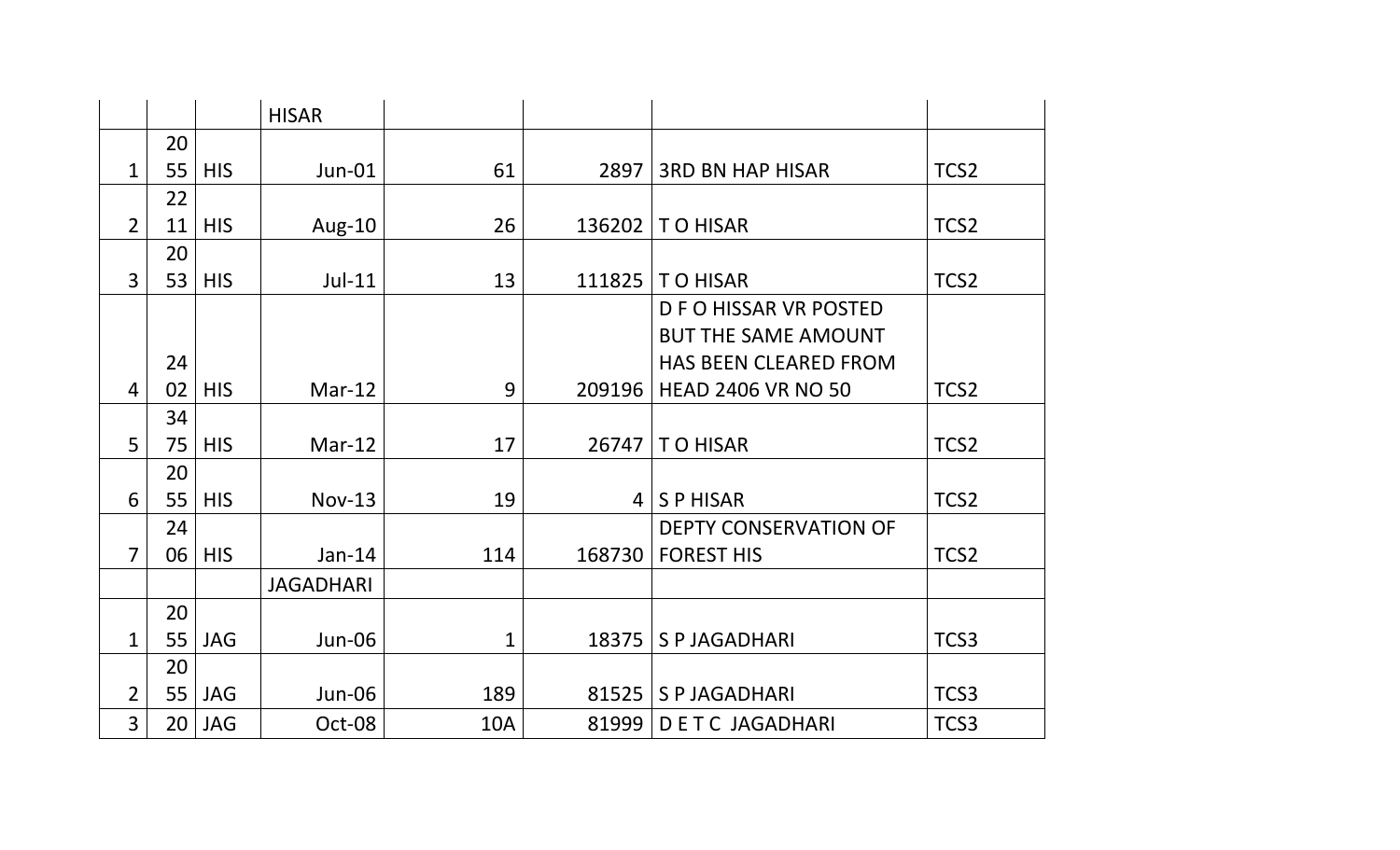|                | 39 |            |                |                |        |                       |      |
|----------------|----|------------|----------------|----------------|--------|-----------------------|------|
|                | 22 |            |                |                |        |                       |      |
| $\overline{4}$ | 11 | <b>JAG</b> | Mar-09         | 27             | 12068  | TO JAGADHARI          | TCS3 |
|                | 22 |            |                |                |        |                       |      |
| 5              | 11 | <b>JAG</b> | Mar-09         | 28             | 82813  | TO JAGADHARI          | TCS3 |
|                | 22 |            |                |                |        |                       |      |
| 6              | 11 | <b>JAG</b> | Mar-09         | 26             | 136335 | TO JAGADHARI          | TCS3 |
|                | 24 |            |                |                |        | DISTT FOOD & SUPPLY   |      |
| $\overline{7}$ | 08 | <b>JAG</b> | $Feb-10$       | 1 <sub>G</sub> | 79415  | <b>JAGADHARI</b>      | TCS3 |
|                | 20 |            |                |                |        |                       |      |
| 8              | 53 | <b>JAG</b> | Dec-11         | 9              | 174603 | TO JAGADHARI          | TCS3 |
|                | 20 |            |                |                |        |                       |      |
| 9              | 53 | <b>JAG</b> | $Dec-11$       | 11             |        | 207238   TO JAGADHARI | TCS3 |
|                | 20 |            |                |                |        |                       |      |
| 10             | 53 | <b>JAG</b> | Dec-11         | 10             | 327338 | TO JAGADHARI          | TCS3 |
|                | 20 |            |                |                |        |                       |      |
| 11             | 40 | <b>JAG</b> | $Mar-12$       | 4              | 32502  | TO JAGADHARI          | TCS3 |
|                | 24 |            |                |                |        |                       |      |
| 12             | 01 | <b>JAG</b> | $Mar-12$       | 104            | 25003  | <b>DHO JAGADHARI</b>  | TCS3 |
|                | 20 |            |                |                |        |                       |      |
| 13             | 41 | <b>JAG</b> | $Sep-12$       | 4              | 14060  | <b>RTAJAGADHRI</b>    | TCS3 |
|                |    |            | <b>JHAJJAR</b> |                |        |                       |      |
| 1              | 20 | <b>JHA</b> | Sep-00         | 30             |        | $1800$ S P JHAJJAR    | TCS2 |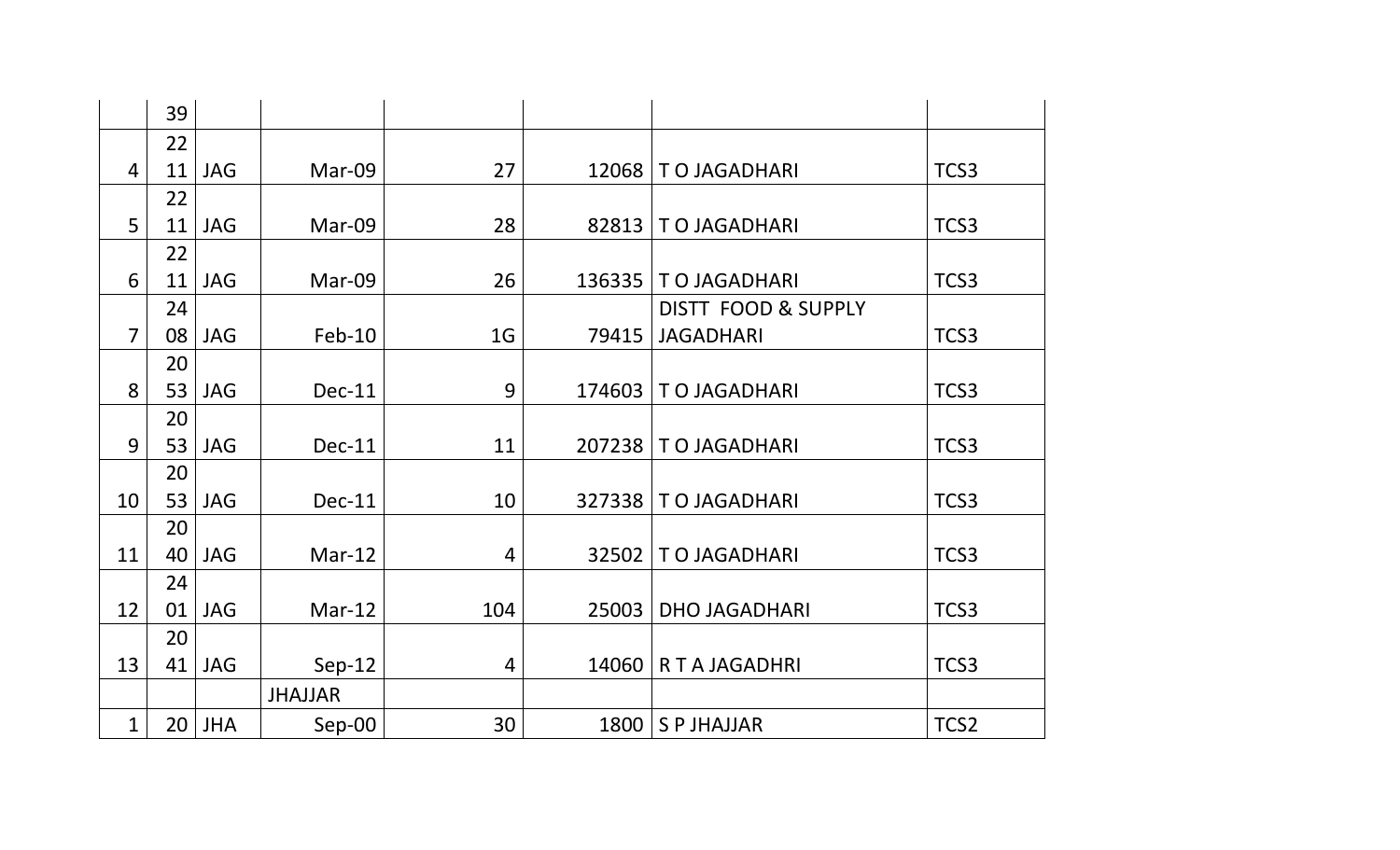|                | 55 |            |                |                |                 |                             |                  |
|----------------|----|------------|----------------|----------------|-----------------|-----------------------------|------------------|
|                | 20 |            |                |                |                 |                             |                  |
| $\overline{2}$ | 55 | <b>JHA</b> | Aug-02         | 11             | 15 <sup>1</sup> | <b>SPJHAJJAR</b>            | TCS2             |
|                | 22 |            |                |                |                 |                             |                  |
| $\overline{3}$ | 30 | <b>JHA</b> | Mar-04         | $\mathbf 0$    |                 | 840   T O JHAJJAR           | TCS <sub>2</sub> |
|                | 22 |            |                |                |                 |                             |                  |
| $\overline{4}$ | 11 | <b>JHA</b> | Mar-09         | 4              |                 | 28422   S M O C H C JHAJJAR | TCS2             |
|                |    |            | <b>JIND</b>    |                |                 |                             |                  |
|                | 22 |            |                |                |                 |                             |                  |
| $\mathbf{1}$   | 02 | <b>JIN</b> | $May-13$       | 1898           |                 | 119335   TO JIND            | TCS5             |
|                | 20 |            |                |                |                 | <b>ASSTT TRY OFFICER,</b>   |                  |
| $\overline{2}$ | 54 | <b>JIN</b> | Sep-18         | 34             | 6000            | <b>NARWANA</b>              | TCS5             |
|                |    |            | <b>KAITHAL</b> |                |                 |                             |                  |
|                | 20 |            |                |                |                 |                             |                  |
| 1              | 55 | KAI        | Aug-04         | 29             | 1000            | <b>SP KAITHAL</b>           | TCS5             |
|                | 20 |            |                |                |                 |                             |                  |
| $\overline{2}$ | 41 | KAI        | <b>Nov-07</b>  | $\overline{2}$ | 55392           | <b>RTAKAITHAL</b>           | TCS5             |
|                | 34 |            |                |                |                 |                             |                  |
| $\overline{3}$ | 75 | KAI        | <b>Dec-11</b>  | 2OB            | 20461           | <b>TO KAITHAL</b>           | TCS5             |
|                | 22 |            |                |                |                 |                             |                  |
| $\overline{4}$ | 02 | KAI        | Aug-12         | 764            | 58490           | <b>GSSS PARNAWA</b>         | TCS5             |
|                |    |            | <b>KARNAL</b>  |                |                 |                             |                  |
| $\mathbf 1$    | 20 | <b>KAR</b> | Mar-01         | 354            |                 | $1114$ S P KARNAL           | TCS5             |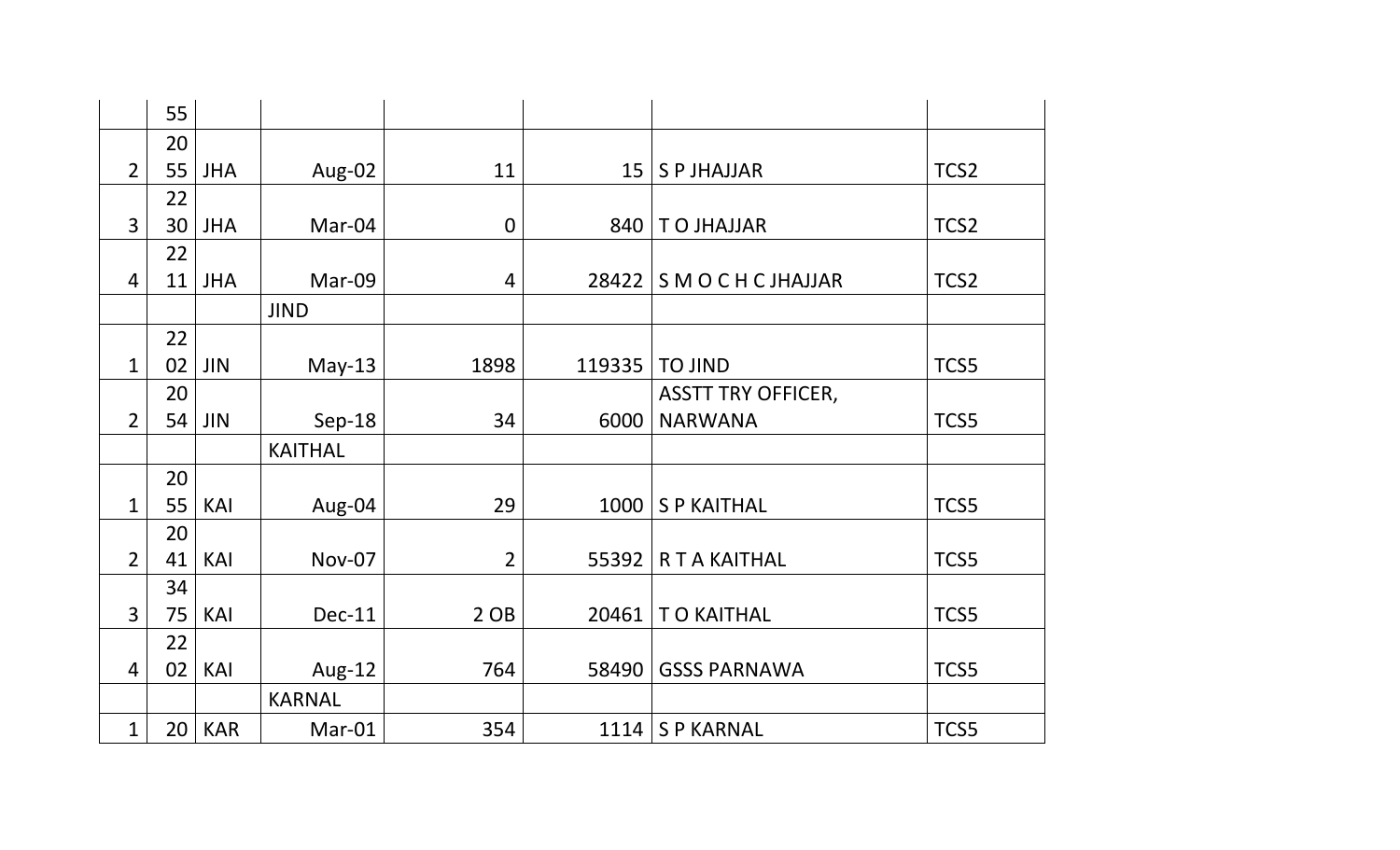|                | 55       |            |               |       |       |                    |      |
|----------------|----------|------------|---------------|-------|-------|--------------------|------|
|                | 20       |            |               |       |       |                    |      |
| $\overline{2}$ | 55       | <b>KAR</b> | Mar-01        | 352   | 1262  | <b>SP KARNAL</b>   | TCS5 |
|                | 20       |            |               |       |       |                    |      |
| $\overline{3}$ | 55       | <b>KAR</b> | Mar-01        | 353   | 1482  | <b>SP KARNAL</b>   | TCS5 |
|                | 20       |            |               |       |       |                    |      |
| 4              | 55       | <b>KAR</b> | Mar-01        | 355   | 1826  | <b>SP KARNAL</b>   | TCS5 |
|                | 20       |            |               |       |       |                    |      |
| 5              | 55       | <b>KAR</b> | Mar-01        | 292   | 8782  | <b>SP KARNAL</b>   | TCS5 |
|                | 20       |            |               |       |       |                    |      |
| 6              | 55       | <b>KAR</b> | <b>Nov-01</b> | 78    | 1020  | <b>SP KARNAL</b>   | TCS5 |
|                | 20       |            |               |       |       |                    |      |
| $\overline{7}$ | 55       | <b>KAR</b> | <b>Nov-01</b> | 79    | 10811 | <b>SP KARNAL</b>   | TCS5 |
|                | 20       |            |               |       |       |                    |      |
| 8              | 55       | <b>KAR</b> | $May-05$      | 11    | 4100  | <b>SP KARNAL</b>   | TCS5 |
|                | 20       |            |               |       |       |                    |      |
| 9              | 55       | <b>KAR</b> | Dec-05        | 102   | 18695 | <b>SP KARNAL</b>   | TCS5 |
| 10             | 20<br>55 | <b>KAR</b> | Dec-05        | 101   | 28763 | <b>SP KARNAL</b>   | TCS5 |
|                | 20       |            |               |       |       |                    |      |
| 11             | 55       | <b>KAR</b> | Dec-05        | 100   |       | 32664   S P KARNAL | TCS5 |
|                | 20       |            |               |       |       |                    |      |
| 12             | 55       | <b>KAR</b> | May-06        | 86/8G |       | 44882   S P KARNAL | TCS5 |
|                |          |            |               |       |       |                    |      |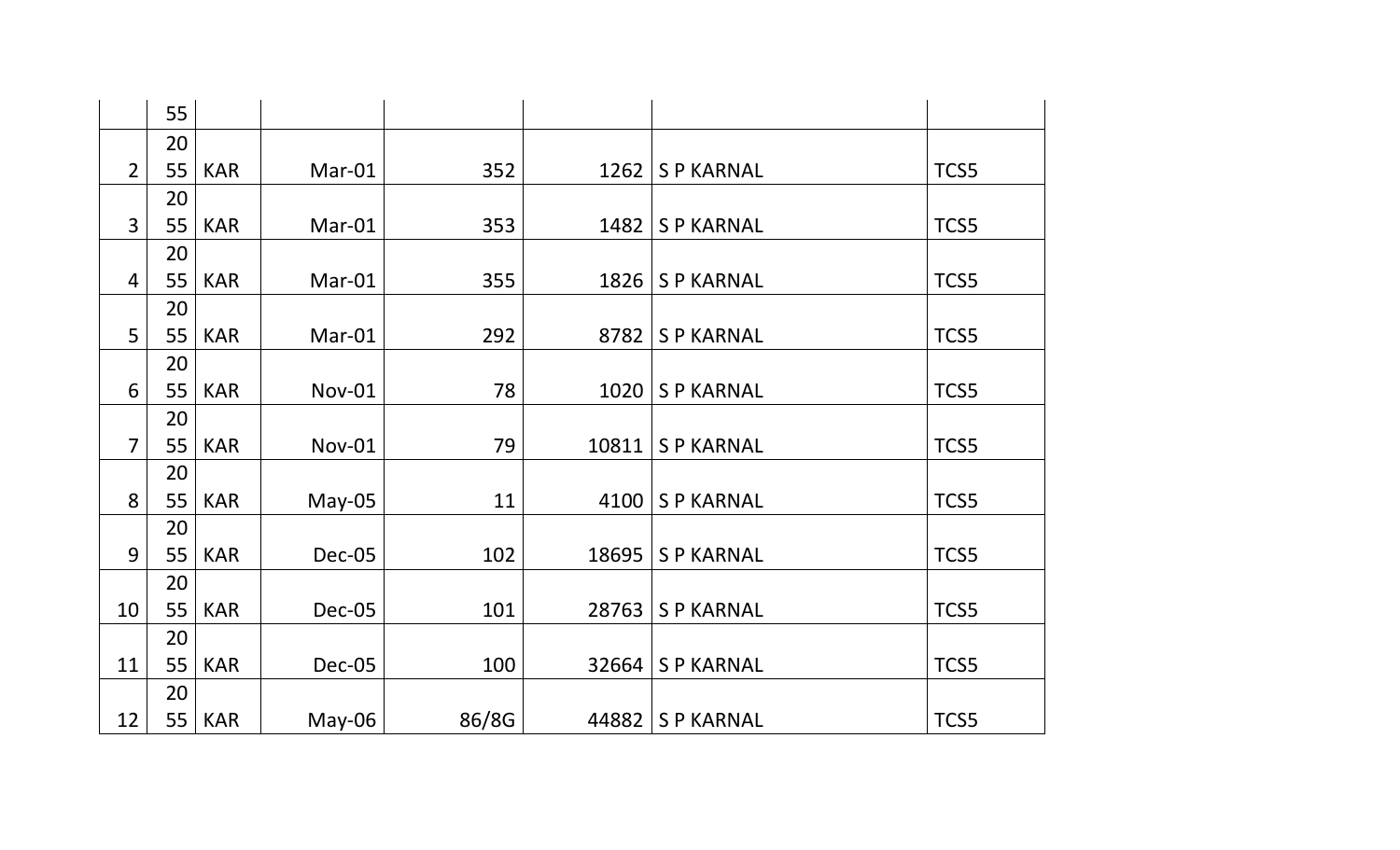|    | 20              |            |          |      |         |                  |      |
|----|-----------------|------------|----------|------|---------|------------------|------|
| 13 | 55              | <b>KAR</b> | Aug-06   | 20G  | 1500    | <b>SP KARNAL</b> | TCS5 |
|    | 20              |            |          |      |         |                  |      |
| 14 | 55              | <b>KAR</b> | Oct-06   | 40G  | 24850   | <b>SP KARNAL</b> | TCS5 |
|    | 20              |            |          |      |         |                  |      |
| 15 | 55              | <b>KAR</b> | Aug-07   | 122  | 60000   | <b>SP KARNAL</b> | TCS5 |
|    | 20              |            |          |      |         |                  |      |
| 16 | 55              | <b>KAR</b> | Oct-07   | 12   | 64087   | <b>SP KARNAL</b> | TCS5 |
|    | 22              |            |          |      |         |                  |      |
| 17 | 02              | <b>KAR</b> | $May-08$ | 630  | 46669   | <b>TO KARNAL</b> | TCS5 |
|    | 22              |            |          |      |         |                  |      |
| 18 | 02              | <b>KAR</b> | May-08   | 688  | 53907   | <b>TO KARNAL</b> | TCS5 |
|    | 20              |            |          |      |         |                  |      |
| 19 | 55              | <b>KAR</b> | Dec-09   | 211  | 360     | <b>SP KARNAL</b> | TCS5 |
|    | 22              |            |          |      |         |                  |      |
| 20 | 02              | <b>KAR</b> | $Mar-11$ | 2435 | 16975   | <b>TO KARNAL</b> | TCS5 |
|    | 22              |            |          |      |         |                  |      |
| 21 | 02              | <b>KAR</b> | $Mar-11$ | 328  | 138867  | <b>TO KARNAL</b> | TCS5 |
|    | 22              |            |          |      |         |                  |      |
| 22 | 02              | <b>KAR</b> | $Mar-11$ | 1577 | 2033625 | <b>TO KARNAL</b> | TCS5 |
|    | 22              |            |          |      |         |                  |      |
| 23 | 35              | <b>KAR</b> | $Mar-11$ | 309  | 413967  | <b>TO KARNAL</b> | TCS5 |
| 24 | 22 <sup>1</sup> | <b>KAR</b> | $May-11$ | 569  | 32705   | <b>TO KARNAL</b> | TCS5 |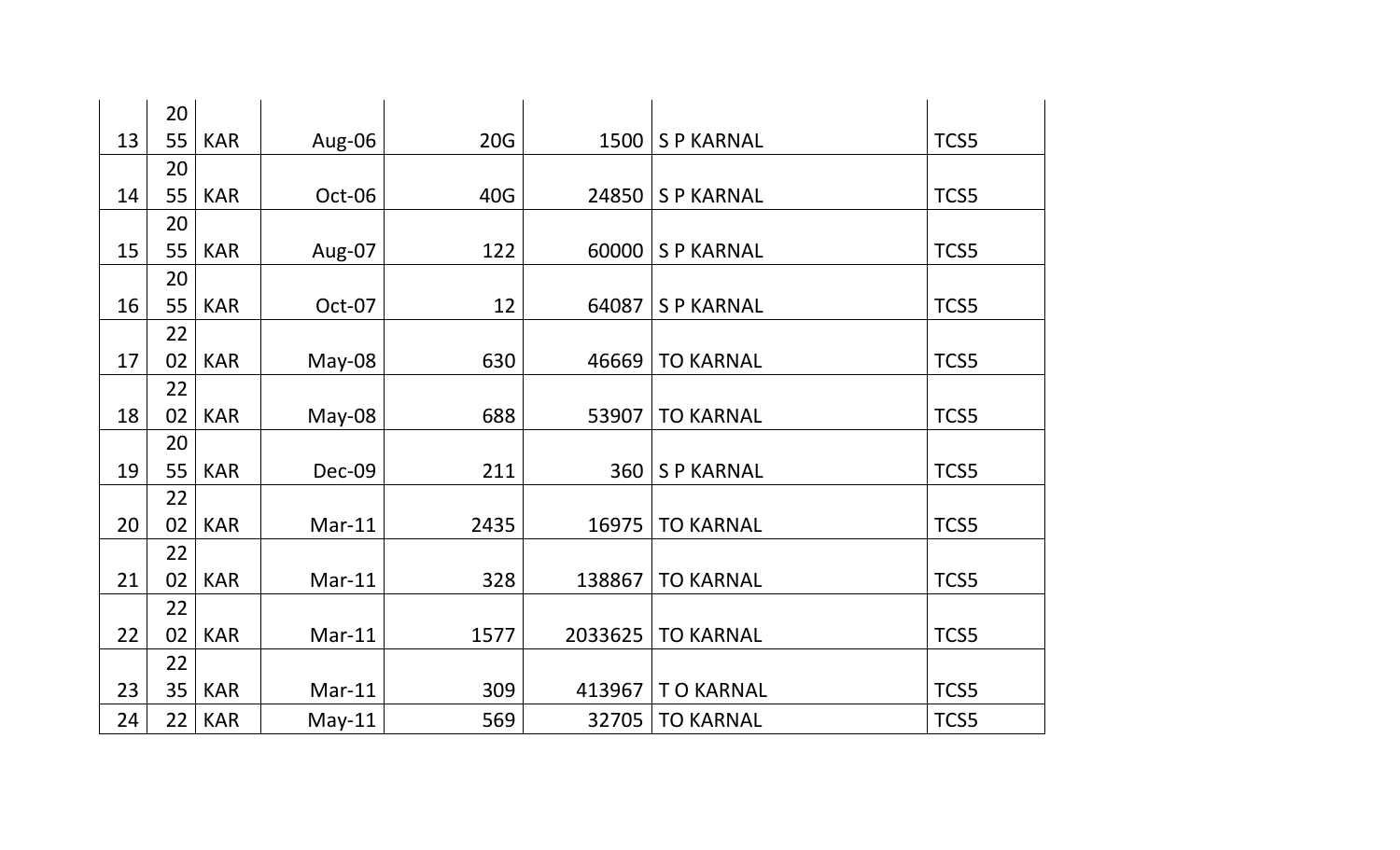|    | 02       |            |               |                |        |                    |      |
|----|----------|------------|---------------|----------------|--------|--------------------|------|
|    | 22       |            |               |                |        |                    |      |
| 25 | 02       | <b>KAR</b> | $May-11$      | 229            | 139382 | <b>TO KARNAL</b>   | TCS5 |
|    | 22       |            |               |                |        |                    |      |
| 26 | 02       | <b>KAR</b> | $May-11$      | 221            | 140987 | <b>TO KARNAL</b>   | TCS5 |
|    | 22       |            |               |                |        |                    |      |
| 27 | 02       | <b>KAR</b> | $May-11$      | 223            | 159370 | <b>TO KARNAL</b>   | TCS5 |
|    | 22       |            |               |                |        |                    |      |
| 28 | 11       | <b>KAR</b> | $May-11$      | 1 <sub>G</sub> |        | 42588   T O KARNAL | TCS5 |
|    | 20       |            |               |                |        |                    |      |
| 29 | 45       | <b>KAR</b> | $Jun-11$      | $\mathbf{1}$   | 30882  | <b>ETCKARNAL</b>   | TCS5 |
|    | 22       |            |               |                |        |                    |      |
| 30 | 02       | <b>KAR</b> | $Jul-11$      | 1159           | 172519 | <b>TO KARNAL</b>   | TCS5 |
|    | 20       |            |               |                |        |                    |      |
| 31 | 39       | <b>KAR</b> | Aug-11        | 5              | 71330  | <b>DETC KARNAL</b> | TCS5 |
|    | 22       |            |               |                |        |                    |      |
| 32 | 02       | <b>KAR</b> | <b>Nov-11</b> | 1752           | 133500 | <b>TO KARNAL</b>   | TCS5 |
|    | 20       |            |               |                |        |                    |      |
| 33 | 14       | <b>KAR</b> | Dec-11        | 30             | 35577  | TO KARNAL          | TCS5 |
| 34 | 22<br>02 | <b>KAR</b> | Dec-11        | 259            | 34905  | <b>TO KARNAL</b>   | TCS5 |
|    | 22       |            |               |                |        |                    |      |
| 35 | 02       | <b>KAR</b> | Dec-11        | 304            | 56201  | <b>TO KARNAL</b>   | TCS5 |
|    |          |            |               |                |        |                    |      |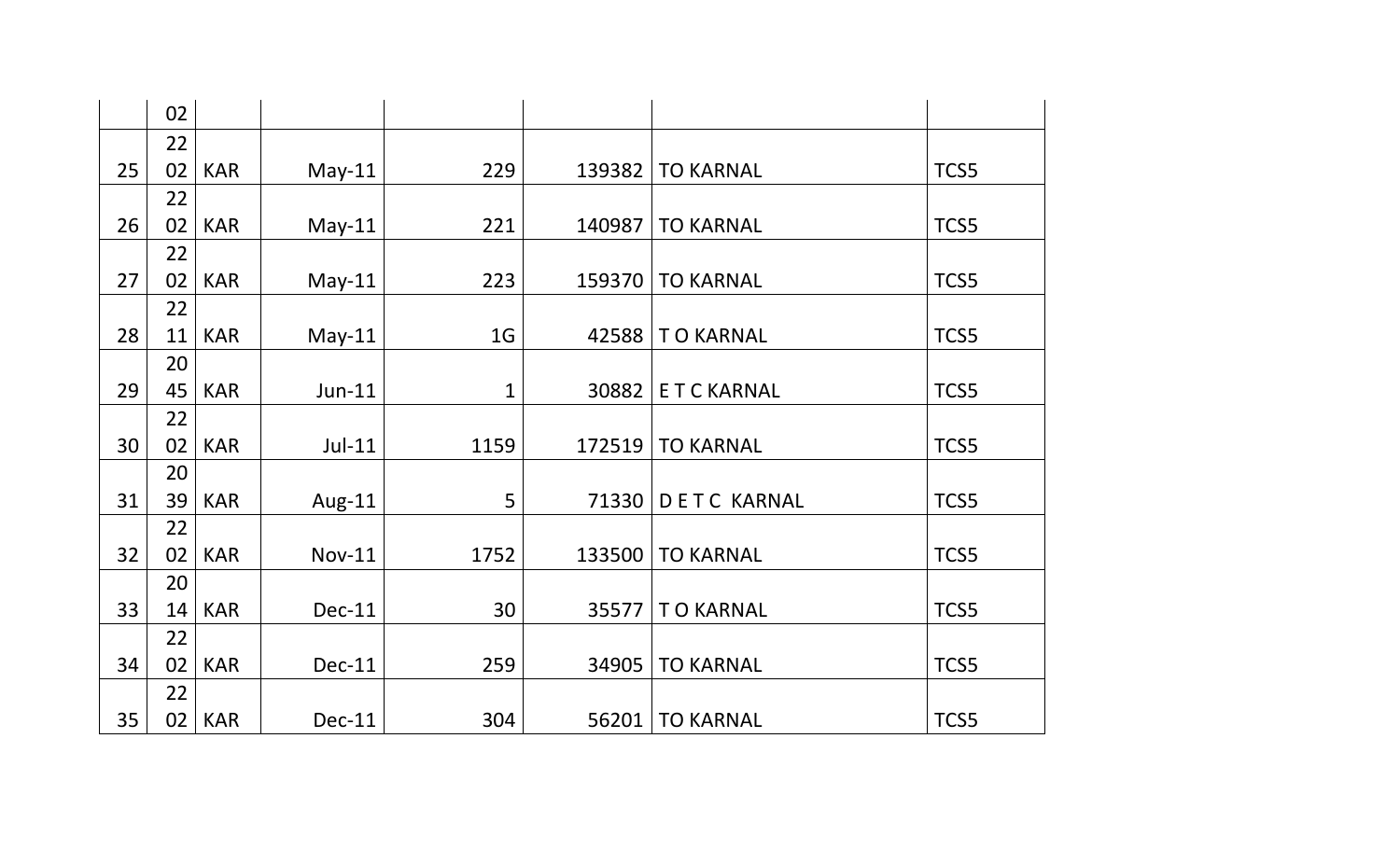|    | 20 |            |          |       |        |                  |      |
|----|----|------------|----------|-------|--------|------------------|------|
| 36 | 55 | <b>KAR</b> | $Jan-12$ | 82    | 6006   | <b>SP KARNAL</b> | TCS5 |
|    | 20 |            |          |       |        |                  |      |
| 37 | 55 | <b>KAR</b> | $Feb-12$ | 130   | 42821  | <b>SP KARNAL</b> | TCS5 |
|    | 20 |            |          |       |        |                  |      |
| 38 | 40 | <b>KAR</b> | $Mar-12$ | 44    | 24105  | <b>TO KARNAL</b> | TCS5 |
|    | 20 |            |          |       |        |                  |      |
| 39 | 55 | <b>KAR</b> | Apr-12   | 142   | 176249 | <b>SP KARNAL</b> | TCS5 |
|    | 22 |            |          |       |        |                  |      |
| 40 | 02 | <b>KAR</b> | $May-12$ | 778A  | 13895  | <b>TO KARNAL</b> | TCS5 |
|    | 22 |            |          |       |        |                  |      |
| 41 | 02 | <b>KAR</b> | $May-12$ | 852A  | 14849  | <b>TO KARNAL</b> | TCS5 |
|    | 22 |            |          |       |        |                  |      |
| 42 | 02 | <b>KAR</b> | $May-12$ | 1943A | 15918  | <b>TO KARNAL</b> | TCS5 |
|    | 22 |            |          |       |        |                  |      |
| 43 | 02 | <b>KAR</b> | $May-12$ | 851A  | 23745  | <b>TO KARNAL</b> | TCS5 |
|    | 22 |            |          |       |        |                  |      |
| 44 | 02 | <b>KAR</b> | $May-12$ | 1326A | 48615  | <b>TO KARNAL</b> | TCS5 |
|    | 22 |            |          |       |        |                  |      |
| 45 | 02 | <b>KAR</b> | $May-12$ | 1199A | 57145  | <b>TO KARNAL</b> | TCS5 |
|    | 22 |            |          |       |        |                  |      |
| 46 | 02 | <b>KAR</b> | $May-12$ | 2328A | 66209  | <b>TO KARNAL</b> | TCS5 |
| 47 | 22 | <b>KAR</b> | $May-12$ | 1775A | 87283  | <b>TO KARNAL</b> | TCS5 |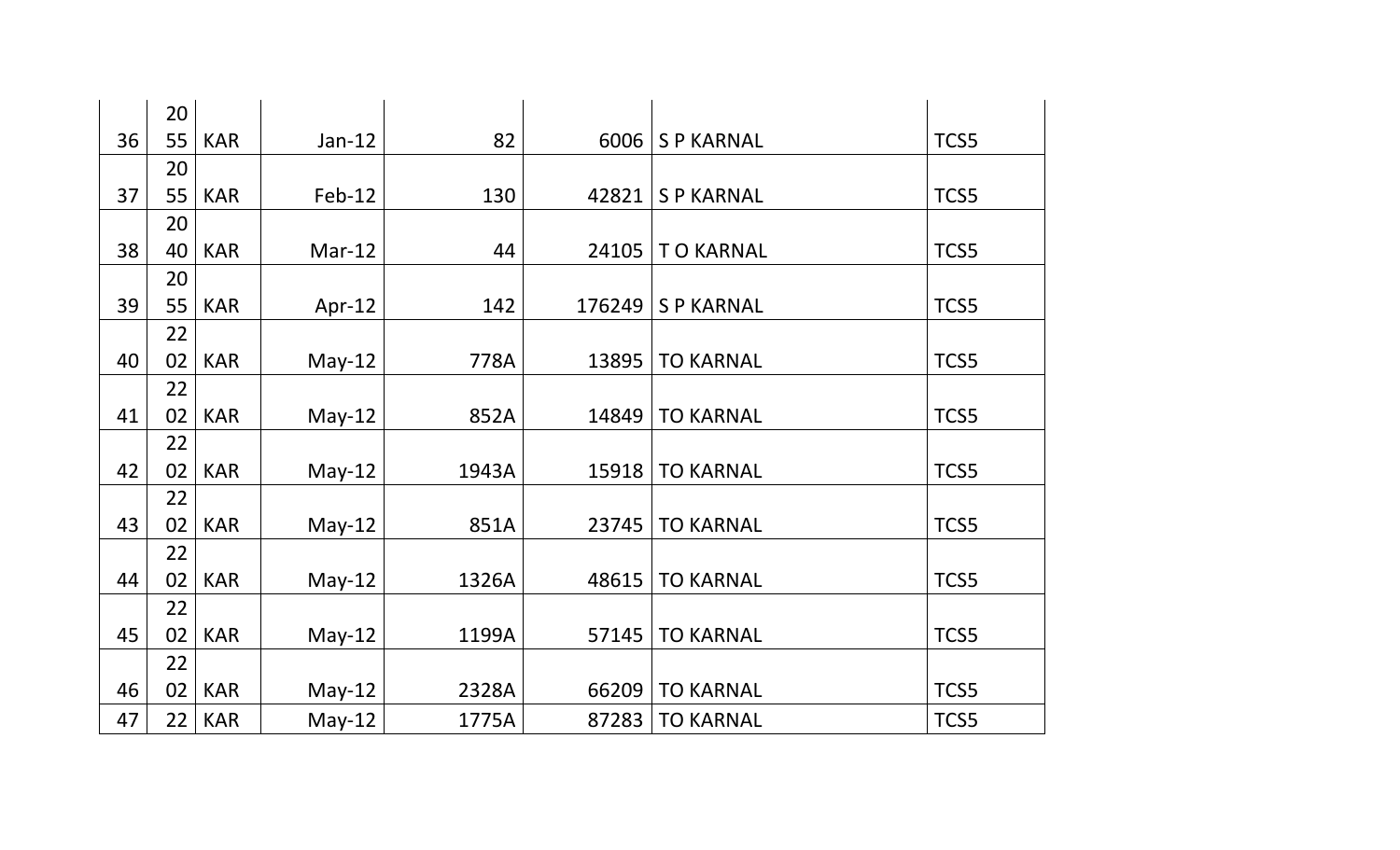|    | 02 |            |          |                |         |                  |      |
|----|----|------------|----------|----------------|---------|------------------|------|
|    | 22 |            |          |                |         |                  |      |
| 48 | 02 | <b>KAR</b> | $May-12$ | 753A           | 1063370 | <b>TO KARNAL</b> | TCS5 |
|    | 20 |            |          |                |         |                  |      |
| 49 | 45 | <b>KAR</b> | $Jul-12$ | $\mathbf{1}$   | 33540   | <b>ETCKARNAL</b> | TCS5 |
|    | 20 |            |          |                |         |                  |      |
| 50 | 53 | <b>KAR</b> | $Jul-12$ | 18             | 78283   | <b>TO KARNAL</b> | TCS5 |
|    | 22 |            |          |                |         |                  |      |
| 51 | 02 | <b>KAR</b> | $Jul-12$ | 963            | 419529  | <b>TO KARNAL</b> | TCS5 |
|    | 22 |            |          |                |         |                  |      |
| 52 | 02 | <b>KAR</b> | Aug-12   | 13             | 15763   | <b>TO KARNAL</b> | TCS5 |
|    | 22 |            |          |                |         |                  |      |
| 53 | 02 | <b>KAR</b> | Aug-12   | $\overline{2}$ | 27397   | <b>TO KARNAL</b> | TCS5 |
|    | 22 |            |          |                |         |                  |      |
| 54 | 02 | <b>KAR</b> | Aug-12   | 368            | 63516   | <b>TO KARNAL</b> | TCS5 |
|    | 22 |            |          |                |         |                  |      |
| 55 | 02 | <b>KAR</b> | Aug-12   | 105            | 73787   | <b>TO KARNAL</b> | TCS5 |
|    | 22 |            |          |                |         |                  |      |
| 56 | 02 | <b>KAR</b> | Aug-12   | 395            | 127570  | <b>TO KARNAL</b> | TCS5 |
|    | 22 |            |          |                |         |                  |      |
| 57 | 02 | <b>KAR</b> | Aug-12   | 285            | 4250060 | <b>TO KARNAL</b> | TCS5 |
|    | 22 |            |          |                |         |                  |      |
| 58 | 02 | <b>KAR</b> | $Sep-12$ | 2555           | 22971   | <b>TO KARNAL</b> | TCS5 |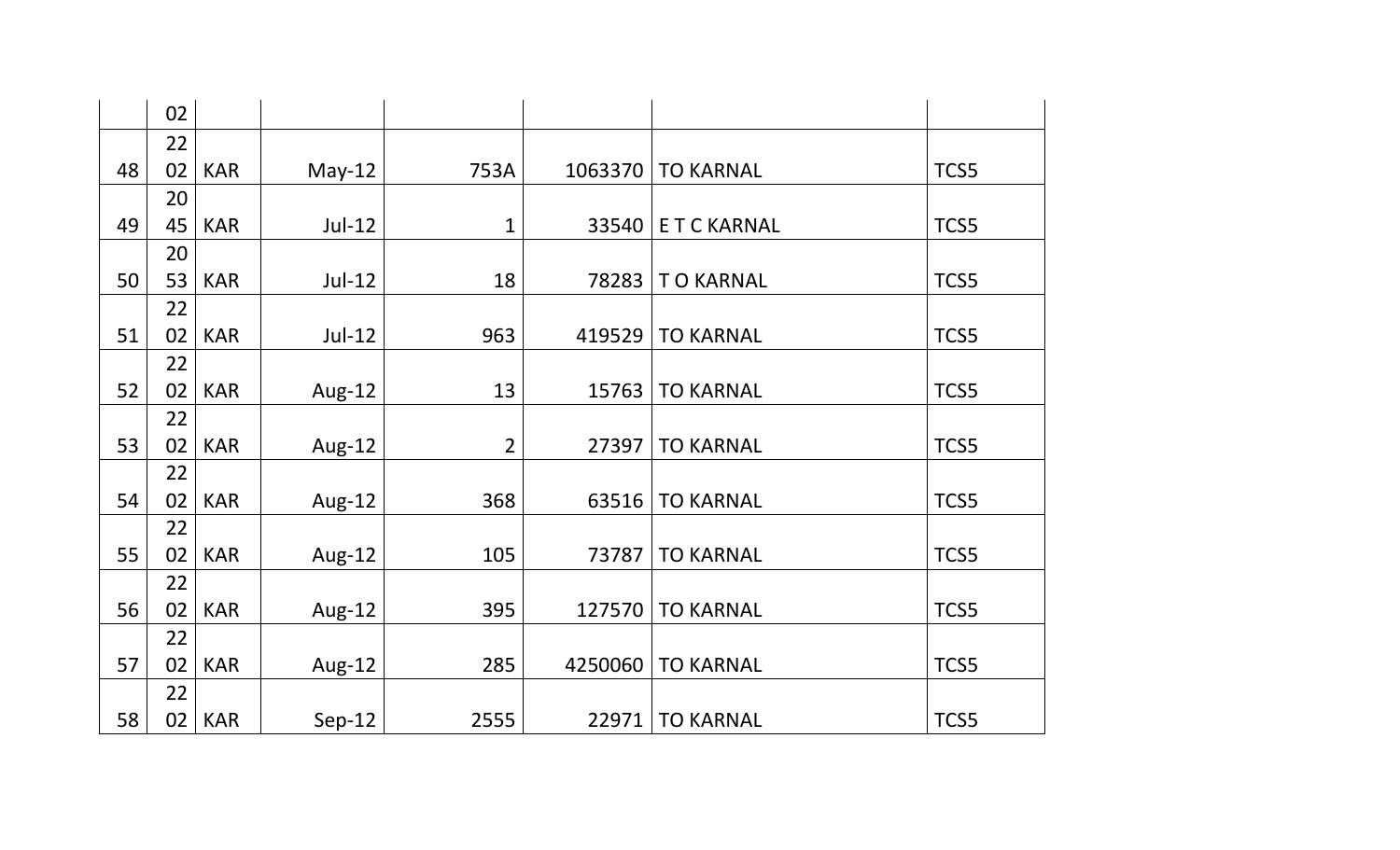|    | 22 |            |               |      |        |                  |      |
|----|----|------------|---------------|------|--------|------------------|------|
| 59 | 02 | <b>KAR</b> | $Sep-12$      | 880  | 41055  | <b>TO KARNAL</b> | TCS5 |
|    | 22 |            |               |      |        |                  |      |
| 60 | 02 | <b>KAR</b> | $Sep-12$      | 111  | 90343  | <b>TO KARNAL</b> | TCS5 |
|    | 22 |            |               |      |        |                  |      |
| 61 | 35 | <b>KAR</b> | $Sep-12$      | 44   | 22617  | D S W O KARNAL   | TCS5 |
|    | 24 |            |               |      |        |                  |      |
| 62 | 06 | <b>KAR</b> | $Sep-12$      | 37   | 97969  | <b>DFOKARNAL</b> | TCS5 |
|    | 24 |            |               |      |        |                  |      |
| 63 | 06 | <b>KAR</b> | $Sep-12$      | 40   | 202693 | <b>DFOKARNAL</b> | TCS5 |
|    | 24 |            |               |      |        |                  |      |
| 64 | 06 | <b>KAR</b> | $Sep-12$      | 41   | 212832 | <b>DFOKARNAL</b> | TCS5 |
|    | 24 |            |               |      |        |                  |      |
| 65 | 06 | <b>KAR</b> | $Sep-12$      | 43   | 224815 | <b>DFOKARNAL</b> | TCS5 |
|    | 24 |            |               |      |        |                  |      |
| 66 | 06 | <b>KAR</b> | $Sep-12$      | 38   | 443162 | <b>DFOKARNAL</b> | TCS5 |
|    | 22 |            |               |      |        |                  |      |
| 67 | 02 | <b>KAR</b> | <b>Nov-12</b> | 2084 | 2919   | <b>TO KARNAL</b> | TCS5 |
|    | 22 |            |               |      |        |                  |      |
| 68 | 02 | <b>KAR</b> | <b>Nov-12</b> | 2083 | 15696  | <b>TO KARNAL</b> | TCS5 |
|    | 22 |            |               |      |        |                  |      |
| 69 | 02 | <b>KAR</b> | <b>Nov-12</b> | 829  | 63360  | <b>TO KARNAL</b> | TCS5 |
| 70 | 22 | <b>KAR</b> | <b>Nov-12</b> | 723  | 77448  | <b>TO KARNAL</b> | TCS5 |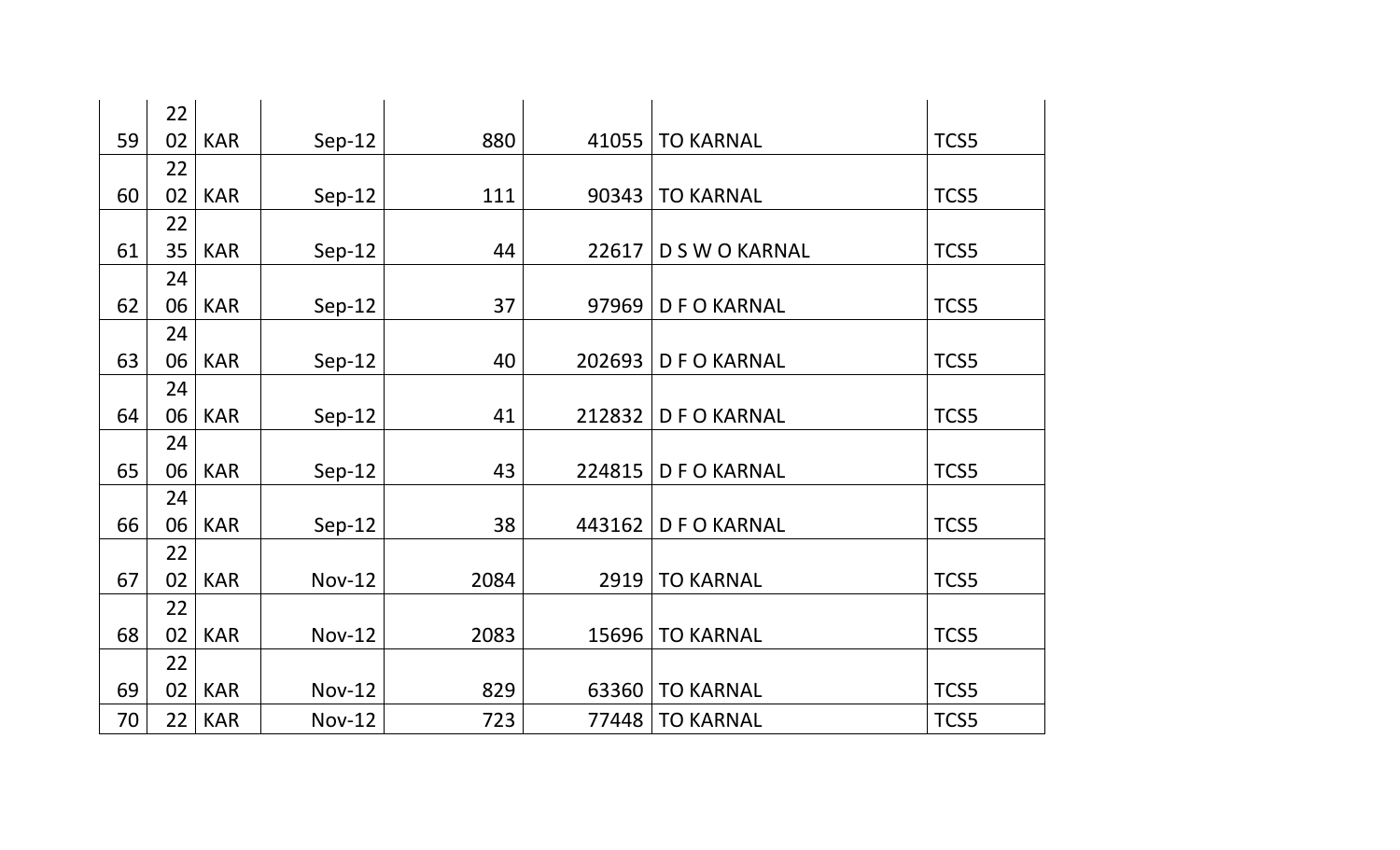| 02       |            |               |      |         |                          |      |
|----------|------------|---------------|------|---------|--------------------------|------|
| 22       |            |               |      |         |                          |      |
| 71<br>02 | <b>KAR</b> | <b>Nov-12</b> | 1308 | 150475  | <b>TO KARNAL</b>         | TCS5 |
| 22       |            |               |      |         |                          |      |
| 72<br>02 | <b>KAR</b> | <b>Nov-12</b> | 330  | 217961  | <b>TO KARNAL</b>         | TCS5 |
| 22       |            |               |      |         |                          |      |
| 73<br>11 | <b>KAR</b> | <b>Nov-12</b> | 34   | 19183   | <b>TO KARNAL</b>         | TCS5 |
| 22       |            |               |      |         |                          |      |
| 74<br>11 | <b>KAR</b> | <b>Nov-12</b> | 27   | 329934  | <b>TO KARNAL</b>         | TCS5 |
| 20       |            |               |      |         |                          |      |
| 75<br>53 | <b>KAR</b> | $Feb-13$      | 22   |         | 105939   T O KARNAL      | TCS5 |
| 20       |            |               |      |         |                          |      |
| 76<br>53 | <b>KAR</b> | $Feb-13$      | 21   | 111777  | <b>TO KARNAL</b>         | TCS5 |
| 22       |            |               |      |         |                          |      |
| 77<br>02 | <b>KAR</b> | $Feb-13$      | 1973 | 12248   | <b>TO KARNAL</b>         | TCS5 |
| 22       |            |               |      |         |                          |      |
| 78<br>02 | <b>KAR</b> | $Feb-13$      | 1423 | 82306   | <b>TO KARNAL</b>         | TCS5 |
| 22       |            |               |      |         |                          |      |
| 79<br>02 | <b>KAR</b> | $Feb-13$      | 439  | 1232483 | <b>TO KARNAL</b>         | TCS5 |
| 20       |            |               |      |         |                          |      |
| 80<br>55 | <b>KAR</b> | $Jul-13$      | 55   | 41333   | <b>SP KARNAL</b>         | TCS5 |
| 22       |            |               |      |         |                          |      |
| 81<br>02 | <b>KAR</b> | Aug-13        | 2761 |         | <b>11046   TO KARNAL</b> | TCS5 |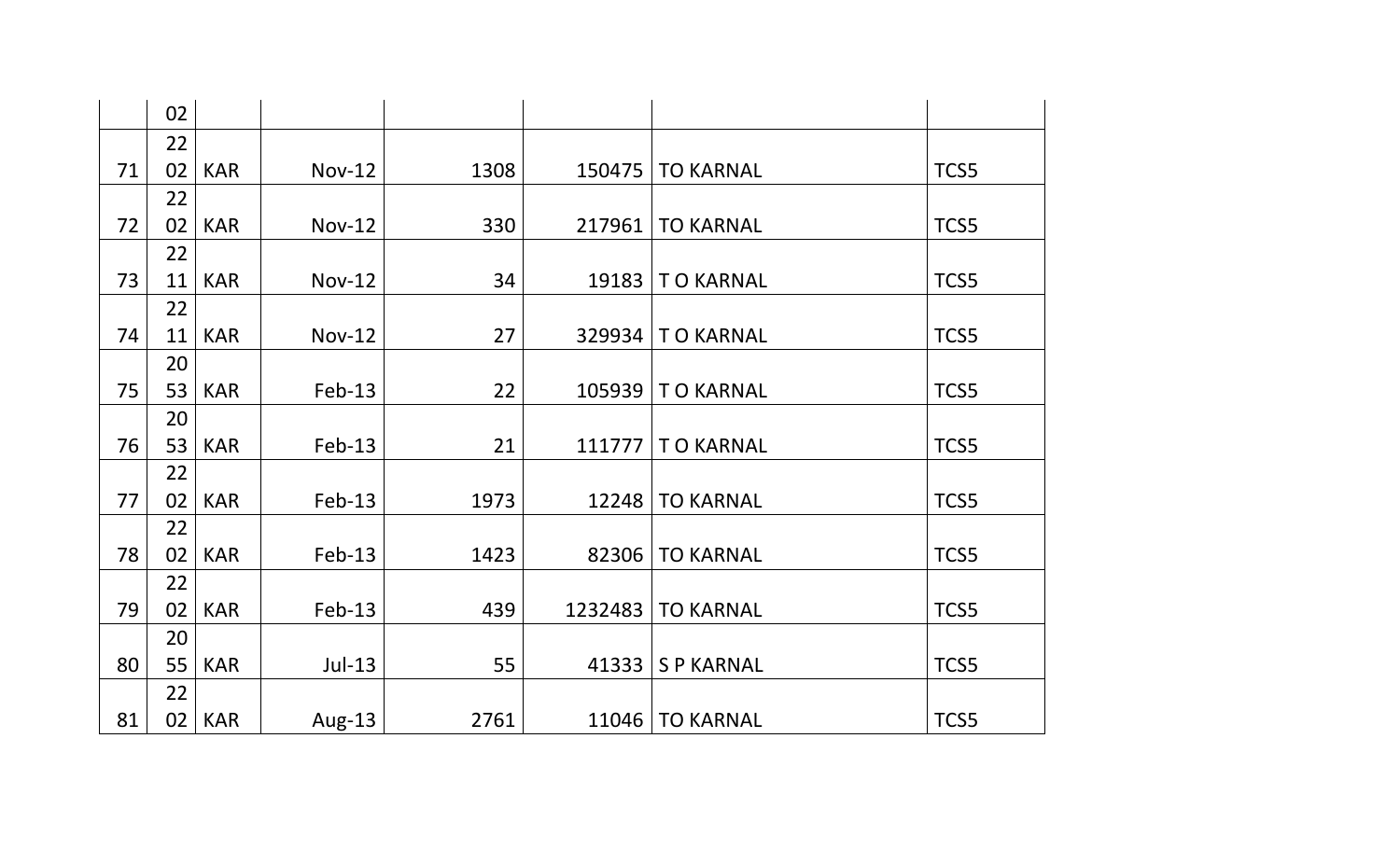|                | 22 |            |                 |      |        |                            |      |
|----------------|----|------------|-----------------|------|--------|----------------------------|------|
| 82             | 02 | <b>KAR</b> | $Nov-13$        | 1156 | 32455  | <b>TO KARNAL</b>           | TCS5 |
|                | 22 |            |                 |      |        |                            |      |
| 83             | 02 | <b>KAR</b> | <b>Nov-13</b>   | 1646 | 39185  | <b>TO KARNAL</b>           | TCS5 |
|                | 22 |            |                 |      |        |                            |      |
| 84             | 02 | <b>KAR</b> | <b>Nov-13</b>   | 1644 | 323567 | <b>TO KARNAL</b>           | TCS5 |
|                | 22 |            |                 |      |        |                            |      |
| 85             | 02 | <b>KAR</b> | Dec-13          | 590  | 37560  | <b>TO KARNAL</b>           | TCS5 |
|                | 22 |            |                 |      |        |                            |      |
| 86             | 04 | <b>KAR</b> | Aug-14          | 2562 | 311260 | <b>TO KARNAL</b>           | TCS5 |
|                | 20 |            |                 |      |        |                            |      |
| 87             | 55 | <b>KAR</b> | $Sep-14$        | 89   | 2253   | <b>SP KARNAL</b>           | TCS5 |
|                |    |            |                 |      |        | <b>MEMBER SECRETARY</b>    |      |
|                |    |            |                 |      |        | <b>HARYANA STATE LEGAL</b> |      |
|                | 20 |            |                 |      |        | SERVICES AUTH,             |      |
| 88             | 14 | <b>KAR</b> | Oct-18          | 132  | 588    | <b>CHANDIGARH</b>          | TCS5 |
|                |    |            | <b>KURUKSHE</b> |      |        |                            |      |
|                |    |            | <b>TRA</b>      |      |        |                            |      |
|                | 20 |            |                 |      |        |                            |      |
| $\mathbf 1$    | 55 | <b>KUR</b> | Mar-01          | 64   | 100    | <b>SP KURUKSHETRA</b>      | TCS5 |
|                | 22 |            |                 |      |        |                            |      |
| $\overline{2}$ | 02 | <b>KUR</b> | Dec-11          | 699  | 145348 | <b>TO KURUKSHETRA</b>      | TCS5 |
| $\overline{3}$ | 22 | <b>KUR</b> | <b>Dec-11</b>   | 905  | 246750 | <b>TO KURUKSHETRA</b>      | TCS5 |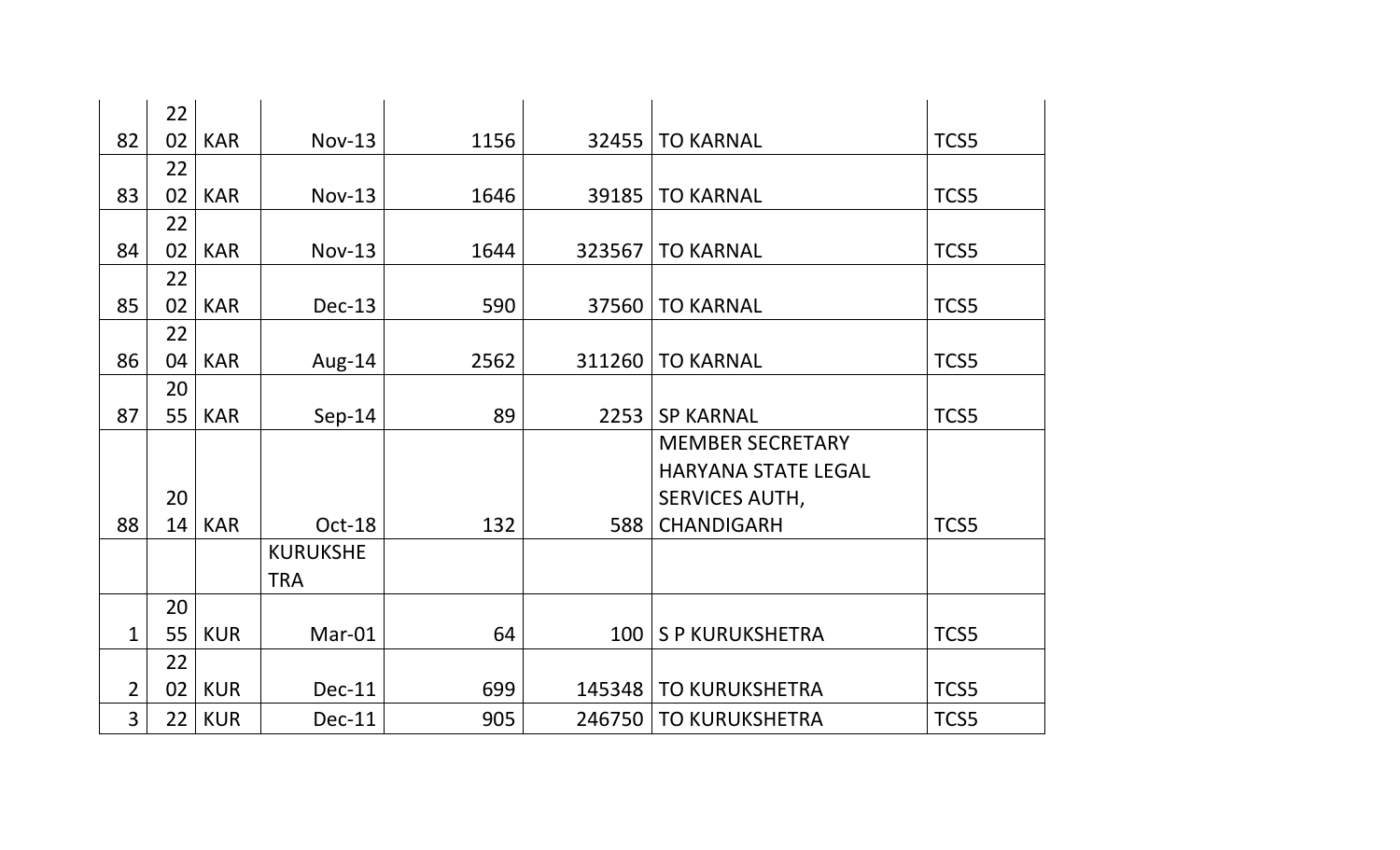|                | 02 |            |                |                |         |                       |      |
|----------------|----|------------|----------------|----------------|---------|-----------------------|------|
|                | 22 |            |                |                |         |                       |      |
| $\overline{4}$ | 02 | <b>KUR</b> | $Nov-13$       | 1236           | 40690   | <b>TO KURUKSHETRA</b> | TCS5 |
|                |    |            | <b>NARNAUL</b> |                |         |                       |      |
|                | 22 |            |                |                |         |                       |      |
| $\mathbf{1}$   | 02 | <b>NAR</b> | Feb-06         | 53             | 15260   | <b>TO NARNAUL</b>     | TCS4 |
|                | 20 |            |                |                |         |                       |      |
| $\overline{2}$ | 56 | <b>NAR</b> | Apr-10         | $\overline{4}$ | 98221   | DISTT JAIL NARNAUL    | TCS4 |
|                | 22 |            |                |                |         |                       |      |
| $\overline{3}$ | 02 | <b>NAR</b> | $Sep-11$       | 1345           | 14875   | <b>TO NARNAUL</b>     | TCS4 |
|                | 22 |            |                |                |         |                       |      |
| 4              | 02 | <b>NAR</b> | $May-12$       | 385            | 45115   | <b>TO NARNAUL</b>     | TCS4 |
|                | 22 |            |                |                |         |                       |      |
| 5              | 02 | <b>NAR</b> | $May-12$       | 1714           | 129600  | <b>TO NARNAUL</b>     | TCS4 |
|                | 22 |            |                |                |         |                       |      |
| 6              | 02 | <b>NAR</b> | $May-12$       | 84             | 135327  | <b>TO NARNAUL</b>     | TCS4 |
|                | 22 |            |                |                |         |                       |      |
| $\overline{7}$ | 02 | <b>NAR</b> | $Sep-12$       | 1 <sub>G</sub> | 384592  | <b>TO NARNAUL</b>     | TCS4 |
|                | 22 |            |                |                |         |                       |      |
| 8              | 02 | <b>NAR</b> | <b>Nov-12</b>  | 1253           | 51413   | <b>TO NARNAUL</b>     | TCS4 |
|                |    |            | <b>NOH</b>     |                |         |                       |      |
|                | 22 |            |                |                |         |                       |      |
| 1              | 02 | <b>NOH</b> | Feb-12         | 397            | 1332034 | <b>TO NOH</b>         | TCS1 |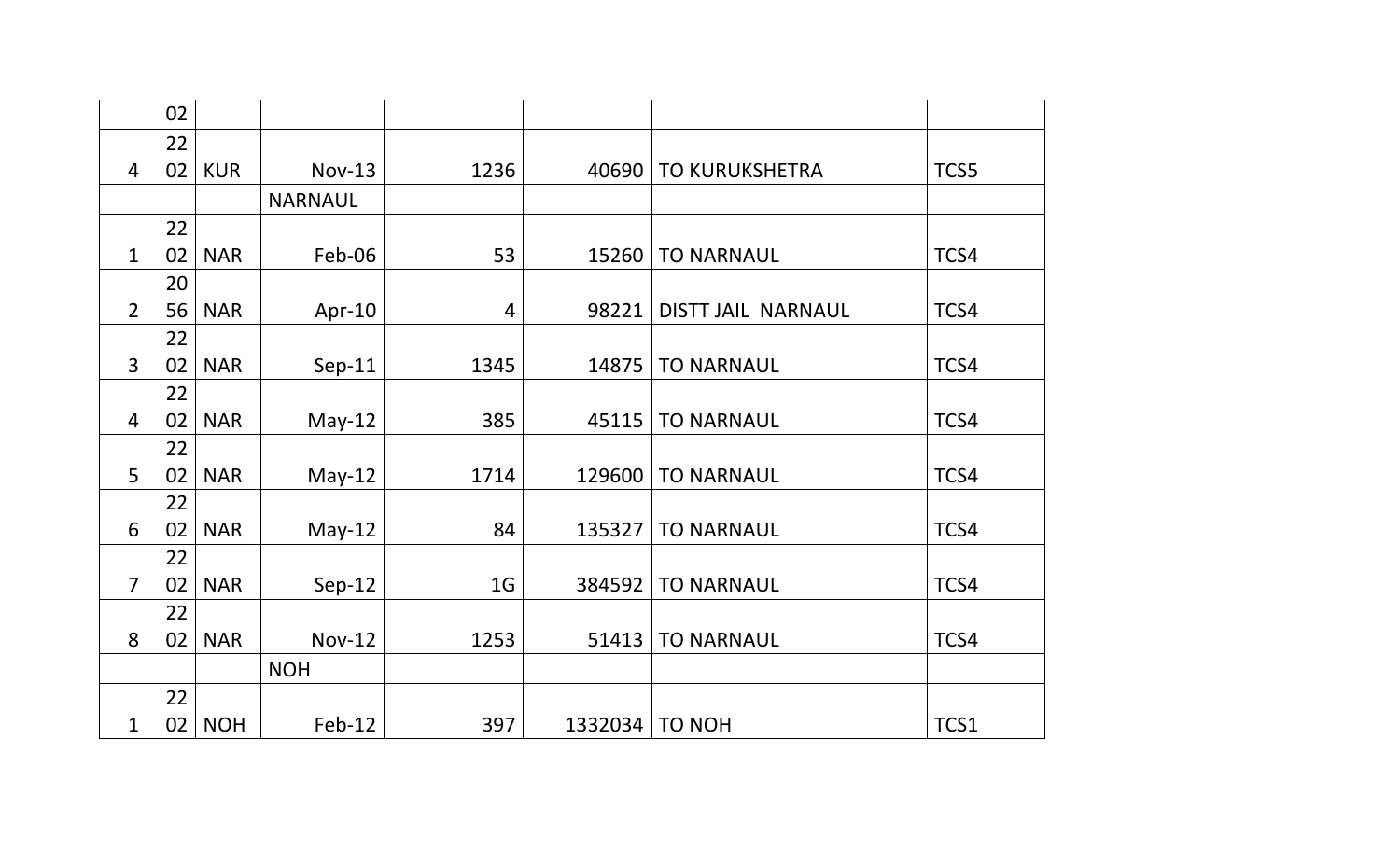|                | 22 |            |                 |                |       |                      |      |
|----------------|----|------------|-----------------|----------------|-------|----------------------|------|
| $\overline{2}$ | 02 | <b>NOH</b> | $Jun-12$        | 759            |       | 193000   TO NOH      | TCS1 |
|                | 22 |            |                 |                |       |                      |      |
| $\overline{3}$ | 02 | <b>NOH</b> | $May-13$        | 10             |       | 423758   TO NOH      | TCS1 |
|                |    |            | <b>PANIPAT</b>  |                |       |                      |      |
|                | 20 |            |                 |                |       |                      |      |
| $\mathbf 1$    | 55 | <b>PAN</b> | Feb-00          | 19             |       | 11458   S P PANIPAT  | TCS1 |
|                | 20 |            |                 |                |       |                      |      |
| $\overline{2}$ | 55 | <b>PAN</b> | Feb-00          | 18             | 20586 | <b>SP PANIPAT</b>    | TCS1 |
|                | 25 |            |                 |                |       |                      |      |
| $\overline{3}$ | 15 | <b>PAN</b> | Aug-07          | 18             |       | 20000   TO PANIPAT   | TCS1 |
|                | 22 |            |                 |                |       |                      |      |
| 4              | 35 | <b>PAN</b> | Feb-09          | <b>15A</b>     |       | 44720   T O PANIPAT  | TCS1 |
|                | 22 |            |                 |                |       |                      |      |
| 5              | 11 | <b>PAN</b> | May-09          | $\overline{7}$ |       | 34356   T O PANIPAT  | TCS1 |
|                | 22 |            |                 |                |       |                      |      |
| 6              | 35 | <b>PAN</b> | $Feb-10$        | 61             |       | 817232   T O PANIPAT | TCS1 |
|                | 22 |            |                 |                |       |                      |      |
| $\overline{7}$ | 02 | <b>PAN</b> | $Jul-12$        | 562            | 51296 | <b>TO PANIPAT</b>    | TCS1 |
|                | 22 |            |                 |                |       |                      |      |
| 8              | 02 | <b>PAN</b> | $Mar-13$        | 218            |       | 88950   TO PANIPAT   | TCS1 |
|                |    |            | <b>PUNCHKUL</b> |                |       |                      |      |
|                |    |            | A               |                |       |                      |      |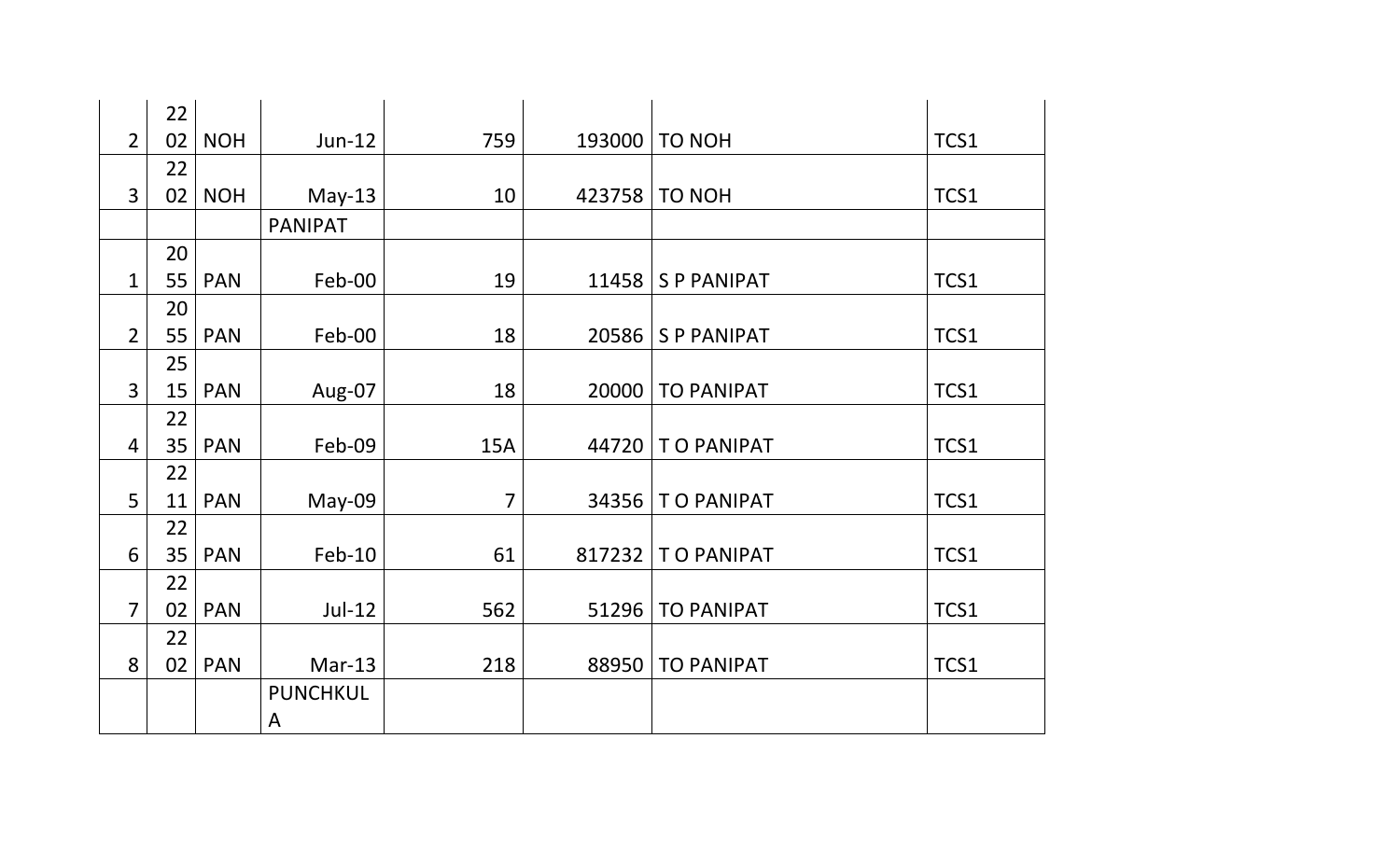|                | 20 |            |               |                |        |                       |      |
|----------------|----|------------|---------------|----------------|--------|-----------------------|------|
| 1              | 55 | <b>PUN</b> | Aug-00        | 37             | 39328  | S P PUNCHKULA         | TCS3 |
|                | 20 |            |               |                |        |                       |      |
| $\overline{2}$ | 55 | <b>PUN</b> | <b>Jun-06</b> | $\overline{4}$ | 2840   | <b>SP PUNCHKULA</b>   | TCS3 |
|                | 22 |            |               |                |        |                       |      |
| $\overline{3}$ | 11 | <b>PUN</b> | Dec-06        | 14 OB          | 44434  | TO PUNCHKULA          | TCS3 |
|                | 20 |            |               |                |        |                       |      |
| $\overline{4}$ | 55 | <b>PUN</b> | Feb-08        | 226            | 12840  | S P PUNCHKULA         | TCS3 |
|                | 22 |            |               |                |        |                       |      |
| 5              | 02 | <b>PUN</b> | $Mar-11$      | 86G            | 40497  | <b>TO PUNCHKULA</b>   | TCS3 |
|                | 20 |            |               |                |        |                       |      |
| 6              | 39 | <b>PUN</b> | $Mar-12$      | $\overline{2}$ | 134090 | <b>DETC PANCHKULA</b> | TCS3 |
|                | 22 |            |               |                |        |                       |      |
| $\overline{7}$ | 02 | <b>PUN</b> | $May-13$      | 1120           | 3000   | <b>TO PUNCHKULA</b>   | TCS3 |
|                |    |            | <b>REWARI</b> |                |        |                       |      |
|                | 22 |            |               |                |        |                       |      |
| $\mathbf{1}$   | 02 | <b>REW</b> | $Mar-12$      | 743            | 66850  | <b>TO REWARI</b>      | TCS2 |
|                | 22 |            |               |                |        |                       |      |
| $\overline{2}$ | 02 | <b>REW</b> | $May-12$      | 629            | 31062  | <b>TO REWARI</b>      | TCS2 |
|                | 22 |            |               |                |        |                       |      |
| 3              | 02 | <b>REW</b> | $May-12$      | 1917           | 32516  | <b>TO REWARI</b>      | TCS2 |
|                | 22 |            |               |                |        |                       |      |
| 4              | 02 | <b>REW</b> | <b>Nov-12</b> | 446            | 283135 | <b>TO REWARI</b>      | TCS2 |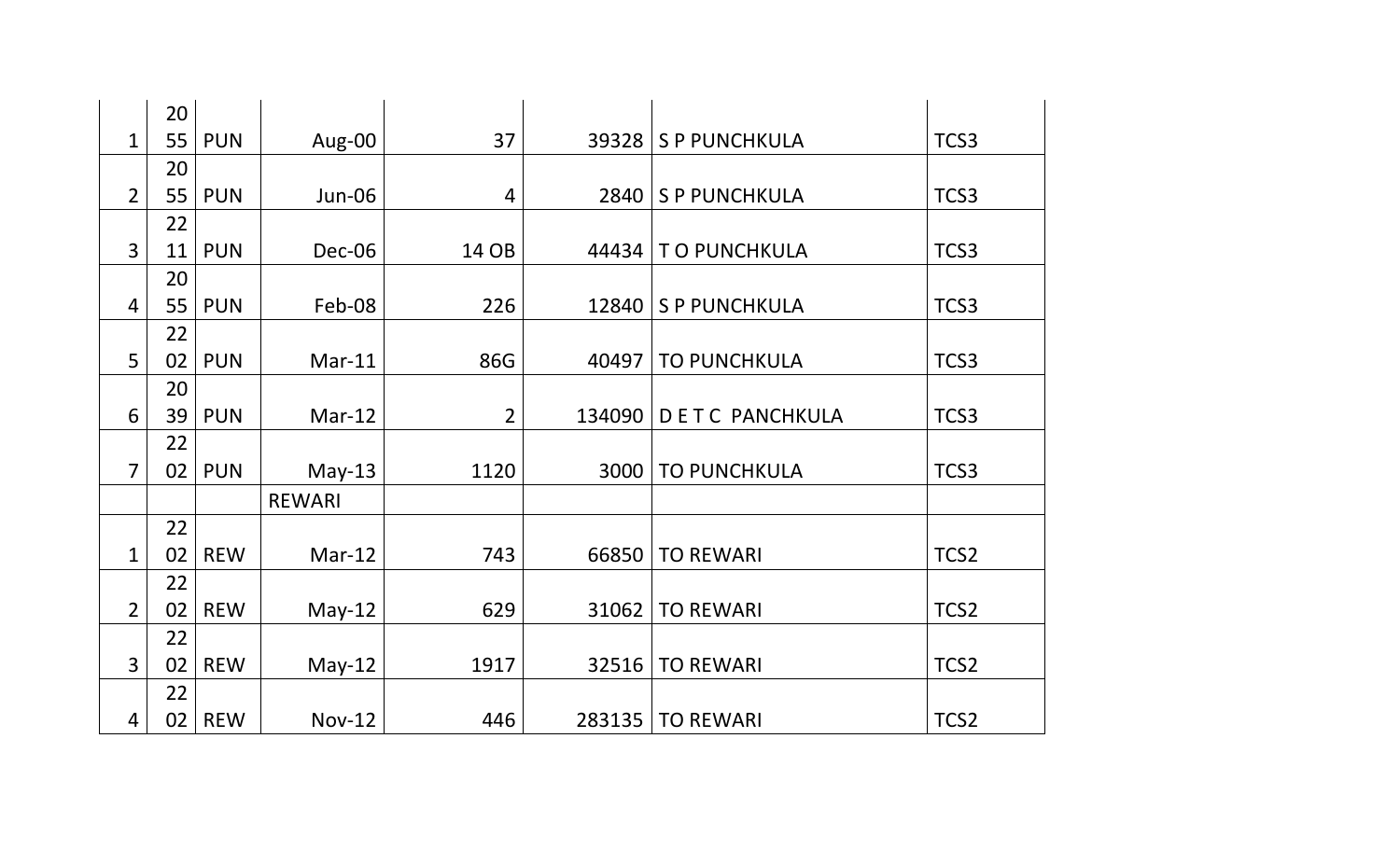|                | 20 |            |               |                |        |                            |                  |
|----------------|----|------------|---------------|----------------|--------|----------------------------|------------------|
| 5              | 39 | <b>REW</b> | Dec-12        | $\mathbf{1}$   | 155966 | <b>DETC REWARI</b>         | TCS <sub>2</sub> |
|                | 24 |            |               |                |        |                            |                  |
| 6              | 06 | <b>REW</b> | Oct-13        | $\mathbf{1}$   | 1589   | <b>DFOREWARI</b>           | TCS <sub>2</sub> |
|                | 24 |            |               |                |        |                            |                  |
| $\overline{7}$ | 06 | <b>REW</b> | $Jun-14$      | $\overline{0}$ | 3000   | <b>DFOREWARI</b>           | TCS <sub>2</sub> |
|                | 24 |            |               |                |        | <b>DIST FOREST OFFICER</b> |                  |
| 8              | 06 | <b>REW</b> | $Oct-14$      | 13             | 14348  | <b>REWARI</b>              | TCS <sub>2</sub> |
|                |    |            | <b>ROHTAK</b> |                |        |                            |                  |
|                | 20 |            |               |                |        |                            |                  |
| $\mathbf{1}$   | 55 | <b>ROH</b> | Mar-03        | 81             | 400    | <b>SP ROHTAK</b>           | TCS1             |
|                | 25 |            |               |                |        |                            |                  |
| $\overline{2}$ | 15 | <b>ROH</b> | $Jul-03$      | 10             | 31036  | <b>TO ROHTAK</b>           | TCS1             |
|                | 25 |            |               |                |        |                            |                  |
| 3              | 15 | <b>ROH</b> | $Jul-03$      | 16             | 81822  | <b>TO ROHTAK</b>           | TCS1             |
|                | 20 |            |               |                |        |                            |                  |
| 4              | 55 | <b>ROH</b> | Feb-06        | 38             | 9819   | <b>SP ROHTAK</b>           | TCS1             |
|                | 22 |            |               |                |        |                            |                  |
| 5              | 30 | <b>ROH</b> | Oct-11        | 137            | 27310  | <b>TO ROHTAK</b>           | TCS1             |
|                | 22 |            |               |                |        |                            |                  |
| 6              | 30 | <b>ROH</b> | Oct-11        | 92             | 108174 | <b>TO ROHTAK</b>           | TCS1             |
|                | 22 |            |               |                |        | DITT. FAMILY WEL OFF       |                  |
| 7              | 11 | <b>ROH</b> | $Mar-12$      | 13             | 49012  | <b>ROHTAK</b>              | TCS1             |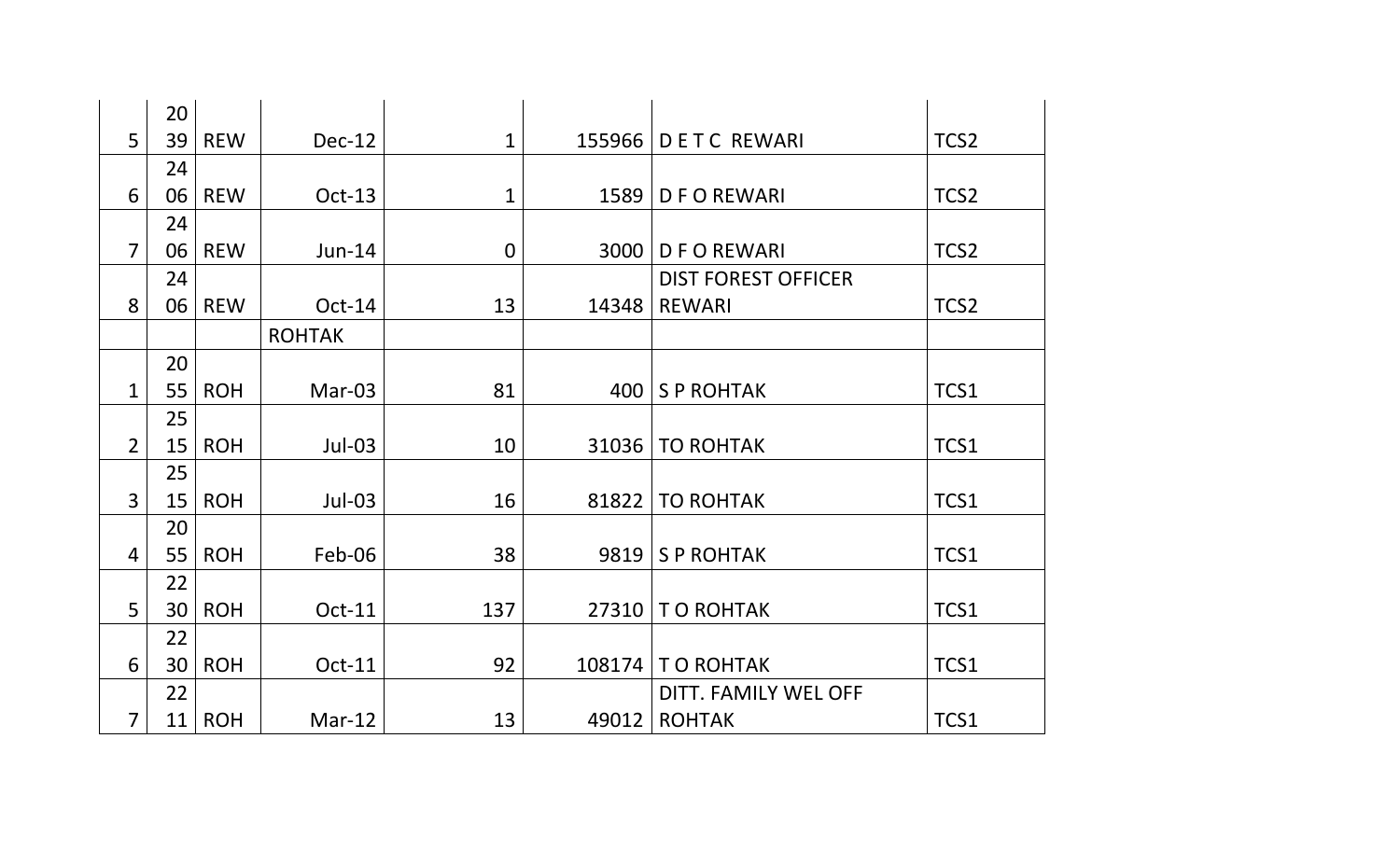|                | 20       |            |              |      |         |                         |      |
|----------------|----------|------------|--------------|------|---------|-------------------------|------|
| 8              | 70       | <b>ROH</b> | $May-12$     | 10   | 41471   | T O ROHTAK              | TCS1 |
|                |          |            | <b>SIRSA</b> |      |         |                         |      |
|                | 20       |            |              |      |         |                         |      |
| $\mathbf 1$    | 55       | <b>SIR</b> | Dec-04       | 17   | 15728   | <b>SP SIRSA</b>         | TCS4 |
|                | 20       |            |              |      |         |                         |      |
| $\overline{2}$ | 55       | <b>SIR</b> | Apr-05       | 7    | 1505000 | <b>SP SIRSA</b>         | TCS4 |
|                | 20       |            |              |      |         |                         |      |
| $\overline{3}$ | 55       | <b>SIR</b> | Aug-06       | 15   | 2000    | <b>SP SIRSA</b>         | TCS4 |
|                | 22       |            |              |      |         |                         |      |
| $\overline{4}$ | 02       | <b>SIR</b> | $Mar-11$     | 3346 | 55500   | <b>TO SIRSA</b>         | TCS4 |
|                | 22       |            |              |      |         |                         |      |
| 5              | 02       | <b>SIR</b> | $Feb-12$     | 866  | 23869   | <b>TO SIRSA</b>         | TCS4 |
|                | 30       |            |              |      |         |                         |      |
| 6              | 55       | <b>SIR</b> | Aug-12       | 91   | 60590   | G M HR. ROADWAYS, SIRSA | TCS4 |
|                | 22       |            |              |      |         |                         |      |
| $\overline{7}$ | 02       | <b>SIR</b> | Oct-12       | 1650 | 12000   | <b>TO SIRSA</b>         | TCS4 |
| 8              | 22       | <b>SIR</b> | Dec-12       | 70   | 26851   | <b>TO SIRSA</b>         | TCS4 |
|                | 02<br>22 |            |              |      |         |                         |      |
| 9              | 02       | <b>SIR</b> | $Jan-13$     | 3159 | 203340  | <b>TO SIRSA</b>         | TCS4 |
|                | 22       |            |              |      |         |                         |      |
| 10             | 02       | <b>SIR</b> | $Feb-13$     | 225  | 26516   | <b>TO SIRSA</b>         | TCS4 |
|                |          |            |              |      |         |                         |      |